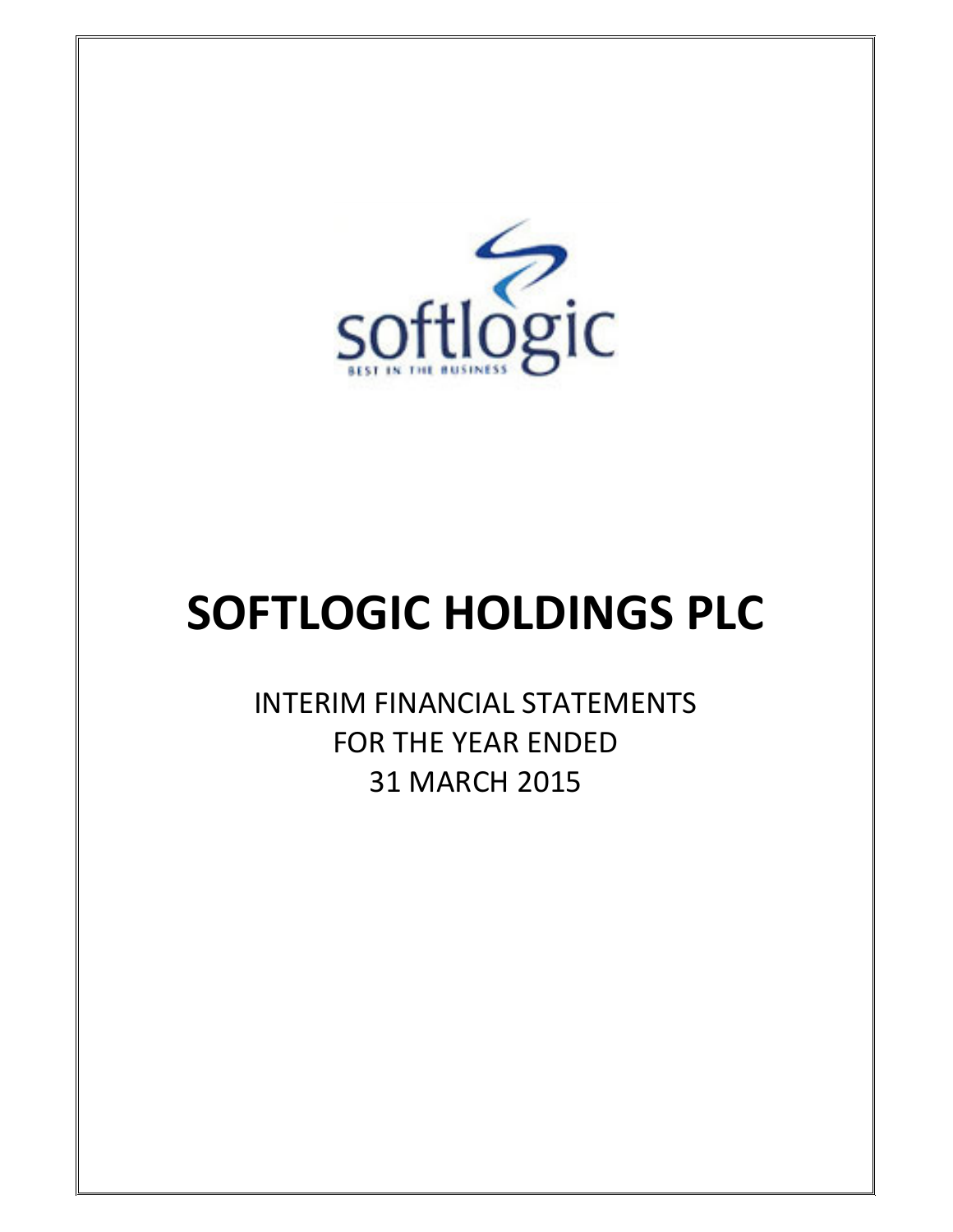### **CONSOLIDATED INCOME STATEMENT**

| In Rs.                                                                       | <b>Unaudited</b><br>12 months to<br>31-03-2015 | <b>Audited</b><br>12 months to<br>31-03-2014 | Change<br>as a<br>%      | <b>Unaudited</b><br>3 months to<br>31-03-2015 | <b>Unaudited</b><br>3 months to<br>31-03-2014 | Change<br>as a<br>%       |
|------------------------------------------------------------------------------|------------------------------------------------|----------------------------------------------|--------------------------|-----------------------------------------------|-----------------------------------------------|---------------------------|
| Revenue                                                                      | 39,488,162,957                                 | 29,246,435,583                               | 35.02                    | 11,702,004,761                                | 7,479,692,204                                 | 56.45                     |
| Cost of sales                                                                | (25, 362, 030, 779)                            | (18, 234, 876, 165)                          | 39.09                    | (7,595,965,265)                               | (4, 447, 213, 947)                            | 70.80                     |
| Gross profit                                                                 | 14,126,132,178                                 | 11,011,559,418                               | 28.28                    | 4,106,039,496                                 | 3,032,478,257                                 | 35.40                     |
| Other operating income                                                       | 1,030,800,347                                  | 497,258,384                                  | 107.30                   | 127,917,042                                   | 75,777,108                                    | 68.81                     |
| Distribution expenses                                                        | (2, 162, 181, 297)                             | (1,511,521,978)                              | 43.05                    | (522,068,387)                                 | (458, 910, 270)                               | 13.76                     |
| Administrative expenses                                                      | (8,571,887,432)                                | (6,374,080,924)                              | 34.48                    | (2,546,785,358)                               | (1,977,533,816)                               | 28.79                     |
| <b>Results from operating activities</b>                                     | 4,422,863,796                                  | 3,623,214,900                                | 22.07                    | 1,165,102,793                                 | 671,811,279                                   | 73.43                     |
| Finance income                                                               | 1,114,559,144                                  | 1,156,974,990                                | (3.67)                   | 135,069,766                                   | 556,509,661                                   | (75.73)                   |
| Finance expenses                                                             | (2,753,042,755)                                | (2,660,026,602)                              | 3.50                     | (689, 280, 059)                               | (646, 115, 234)                               | 6.68                      |
| Net finance cost                                                             | (1,638,483,611)                                | (1,503,051,612)                              | 9.01                     | (554, 210, 293)                               | (89,605,573)                                  | 518.50                    |
| Change in fair value of investment property                                  | 513,364,000                                    | 91,100,500                                   | 463.51                   | 513,364,000                                   | 83,690,500                                    | 513.41                    |
| Share of profit of equity accounted investees                                | 7,970,129                                      | 13,280,969                                   | (39.99)                  | 489,683                                       | 5,007,836                                     | (90.22)                   |
| Change in insurance contract liabilities                                     | (944, 348, 981)                                | (966, 545, 920)                              | (2.30)                   | (194, 205, 121)                               | (438, 459, 157)                               | (55.71)                   |
| Profit before tax                                                            | 2,361,365,333                                  | 1,257,998,837                                | 87.71                    | 930,541,062                                   | 232,444,885                                   | 300.33                    |
| Tax expense                                                                  | (510, 506, 282)                                | (249,163,813)                                | 104.89                   | (182, 837, 019)                               | (26,730,238)                                  | 584.01                    |
| Profit for the year                                                          | 1,850,859,051                                  | 1,008,835,024                                | 83.46                    | 747,704,043                                   | 205,714,647                                   | 263.47                    |
| Attributable to:<br>Equity holders of the parent<br>Non-controlling interest | 635,181,886<br>1,215,677,165<br>1,850,859,051  | 155,863,629<br>852,971,395<br>1,008,835,024  | 307.52<br>42.52<br>83.46 | 312,670,589<br>435,033,454<br>747,704,043     | (40, 410, 464)<br>246,125,111<br>205,714,647  | 873.74<br>76.75<br>263.47 |
| Earnings per share - Basic (Rs.)                                             | 0.82                                           | 0.20                                         | 307.69                   | 0.40                                          | (0.05)                                        | 874.05                    |
|                                                                              |                                                |                                              |                          |                                               |                                               |                           |
| Dividend per share                                                           |                                                | 0.155                                        | (100.00)                 |                                               |                                               |                           |

Note : Figures in brackets indicate deductions.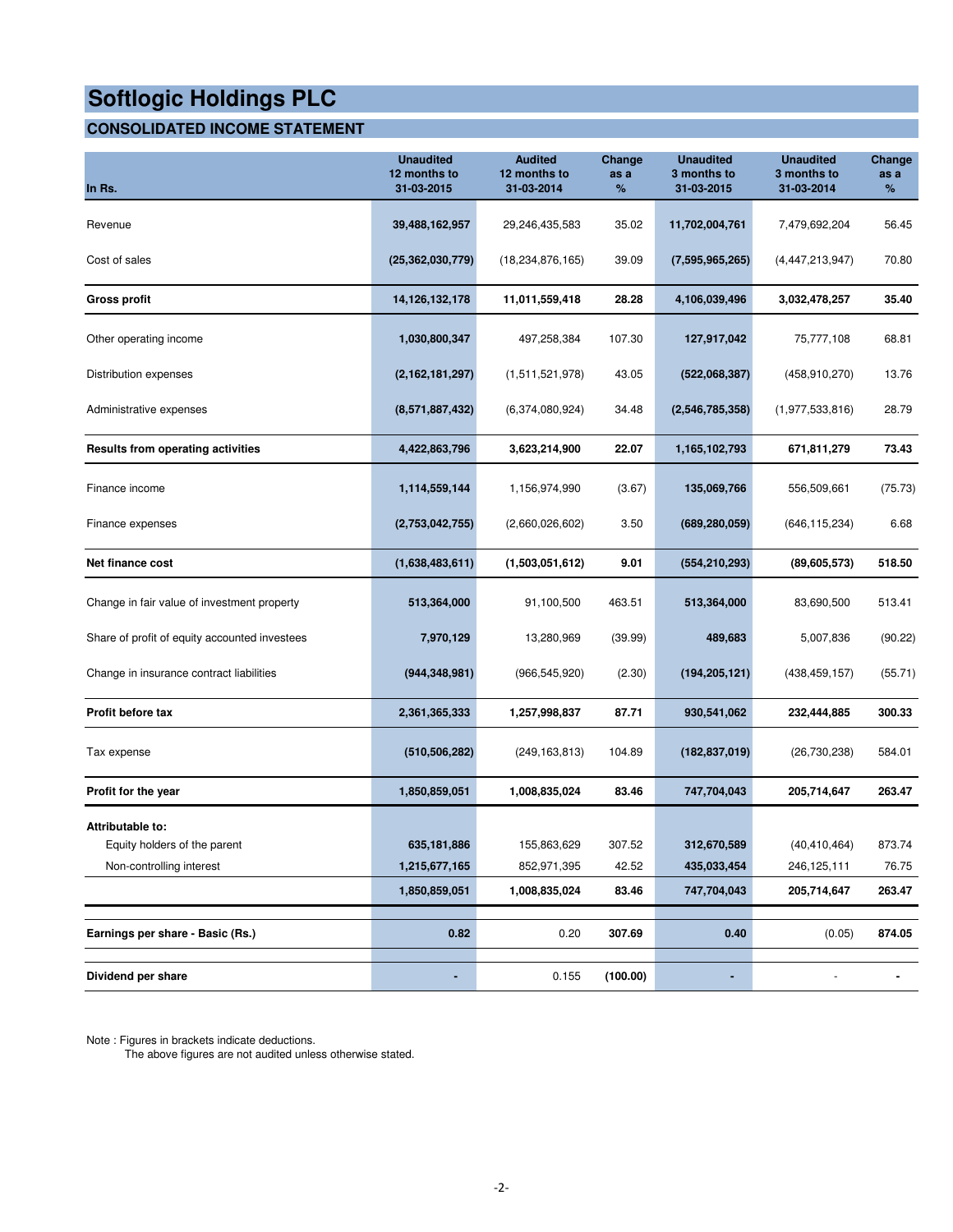### **CONSOLIDATED STATEMENT OF COMPREHENSIVE INCOME**

| In Rs.                                                                 | <b>Unaudited</b><br>12 months to<br>31-03-2015 | <b>Audited</b><br>12 months to<br>31-03-2014 | Change<br>as a<br>$\%$ | <b>Unaudited</b><br>3 months to<br>31-03-2015 | <b>Unaudited</b><br>3 months to<br>31-03-2014 | Change<br>as a<br>% |
|------------------------------------------------------------------------|------------------------------------------------|----------------------------------------------|------------------------|-----------------------------------------------|-----------------------------------------------|---------------------|
| Profit for the year                                                    | 1,850,859,051                                  | 1,008,835,024                                | 83.46                  | 747,704,043                                   | 205,714,647                                   | 263.47              |
| Other comprehensive income                                             |                                                |                                              |                        |                                               |                                               |                     |
| Currency translation of foreign operations                             | 48,476,222                                     | 18,526,748                                   | 161.66                 | 16,420,124                                    | 27, 192, 215                                  | (39.61)             |
| Revaluation of land and buildings                                      | 356,691,700                                    | 313,990,550                                  | 13.60                  | 356,691,700                                   |                                               |                     |
| Net (loss) / gain on available-for-sale financial assets               | 15,662,371                                     | (59,626,107)                                 | (126.27)               | (395, 985, 951)                               | 22,868,689                                    | 1,831.56            |
| Net change in fair value on derivative financial<br>instruments        | 30,540,342                                     | (30, 540, 342)                               | (200.00)               |                                               |                                               |                     |
| Actuarial gains/ (loss) on retirement benefits                         | (29, 981, 181)                                 | 931,713                                      | (3,317.86)             |                                               |                                               |                     |
| Share of other comprehensive income of equity<br>accounted investments | 149,513                                        | (85, 252)                                    | (275.38)               | 149,513                                       |                                               |                     |
| Tax on other comprehensive income                                      | (15,052,411)                                   | (15, 421, 880)                               | (2.40)                 | (15,052,411)                                  |                                               |                     |
| Other comprehensive income for the year, net of<br>tax                 | 406,486,556                                    | 227,775,430                                  | (78.46)                | (37, 777, 025)                                | 50,060,904                                    | (175.46)            |
| Total comprehensive income for the year, net of tax                    | 2,257,345,607                                  | 1,236,610,454                                | 82.54                  | 709,927,018                                   | 255,775,551                                   | 177.56              |
|                                                                        |                                                |                                              |                        |                                               |                                               |                     |
| Attributable to:                                                       |                                                |                                              |                        |                                               |                                               |                     |
| Equity holders of the parent                                           | 885,307,311                                    | 220,149,619                                  | 302.14                 | 338,899,369                                   | (154, 085, 616)                               | (319.94)            |
| Non-controlling interest                                               | 1,372,038,296                                  | 1,016,460,835                                | 34.98                  | 371,027,649                                   | 409,861,167                                   | (9.47)              |
|                                                                        | 2,257,345,607                                  | 1,236,610,454                                | 82.54                  | 709,927,018                                   | 255,775,551                                   | 177.56              |

Note : Figures in brackets indicate deductions.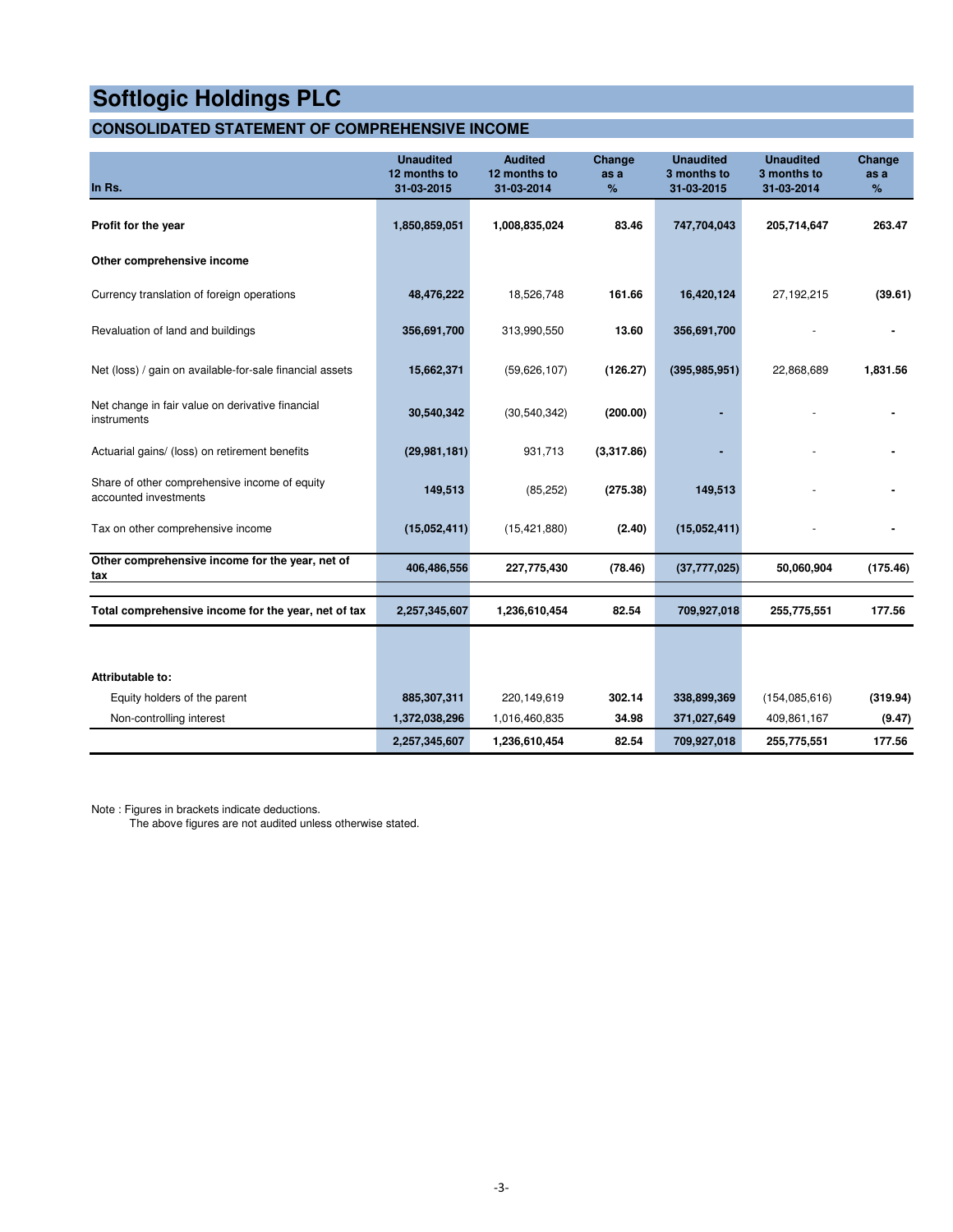### **CONSOLIDATED STATEMENT OF FINANCIAL POSITION**

|                                                     | <b>Unaudited</b>    | <b>Audited</b>      |
|-----------------------------------------------------|---------------------|---------------------|
| In Rs.                                              | as at<br>31-03-2015 | as at<br>31-03-2014 |
| <b>ASSETS</b>                                       |                     |                     |
| Non-current assets                                  |                     |                     |
| Property, plant and equipment                       | 24,646,832,528      | 17,538,277,279      |
| Lease rentals paid in advance                       | 854,795,917         | 153,312,184         |
| Investment property                                 | 81,510,000          | 2,266,146,000       |
| Intangible assets                                   | 8,650,964,224       | 7,731,412,573       |
| Investments in associates                           | 28,892,799          | 24,746,404          |
| Other non-current financial assets                  | 11,581,213,457      | 6,166,907,714       |
| Rental receivable on lease assets and hire purchase | 1,366,938,002       | 3,738,692,476       |
| Other non-current assets                            | 300,001,251         | 142,966,541         |
| Deferred tax assets                                 | 316,055,554         | 307,629,785         |
|                                                     | 47,827,203,732      | 38,070,090,956      |
| <b>Current assets</b>                               |                     |                     |
| Inventories                                         | 7,833,370,089       | 5,109,353,850       |
| Investment property                                 | 2,698,000,000       |                     |
| Trade and other receivables                         | 7,250,189,610       | 5,095,125,317       |
| Loans and advances                                  | 5,776,876,661       | 2,077,038,702       |
| Rental receivable on lease assets and hire purchase | 4,870,527,002       | 4,616,673,501       |
| Amounts due from related parties                    | 523,472             | 778,460             |
| Other current assets                                | 3,426,486,663       | 2,773,900,450       |
| Short term investments                              | 3,318,497,035       | 6,358,330,664       |
| Cash in hand and at bank                            | 4,433,120,057       | 1,762,101,994       |
|                                                     | 39,607,590,589      | 27,793,302,938      |
| <b>Total assets</b>                                 | 87,434,794,321      | 65,863,393,894      |
|                                                     |                     |                     |
| <b>EQUITY AND LIABILITIES</b>                       |                     |                     |
| Equity attributable to equity holders of the parent |                     |                     |
| Stated capital                                      | 5,089,000,000       | 5,089,000,000       |
| Revenue reserves                                    | 1,279,706,236       | 628,907,044         |
| Other components of equity                          | 1,274,973,362       | 1,083,932,574       |
|                                                     | 7,643,679,598       | 6,801,839,618       |
| Non-controlling interests                           | 8,231,960,944       | 6,548,905,153       |
| <b>Total equity</b>                                 | 15,875,640,542      | 13,350,744,771      |
|                                                     |                     |                     |
| <b>Non-current liabilities</b>                      |                     |                     |
| Insurance contract liabilities                      | 5,129,272,340       | 4,184,923,357       |
| Interest bearing borrowings                         | 23,147,574,670      | 12,999,848,935      |
| Public deposits                                     | 2,214,295,777       | 1,885,402,009       |
| Deferred tax liabilities                            | 308,209,232         | 332,324,498         |
| Employee benefit liabilities                        | 594,537,427         | 444, 467, 274       |
| Other deferred liabilities                          | 67,187,958          | 64,557,961          |
| Other non-current financial liabilities             | 6,260,352           | 6,260,352           |
|                                                     | 31,467,337,756      | 19,917,784,386      |
| <b>Current liabilities</b>                          |                     |                     |
| Trade and other payables                            | 7,279,274,596       | 5,751,656,617       |
| Amounts due to related parties                      | 9,645,435           | 19,508,602          |
| Income tax liabilities                              | 391,296,790         | 174,142,951         |
| Short term borrowings                               | 14,507,238,101      | 11,822,115,977      |
| Current portion of interest bearing borrowings      | 4,504,264,591       | 4,144,437,836       |
| Other current liabilities                           | 1,926,300,216       | 712,784,846         |
| Public deposits                                     | 9,840,203,985       | 7,418,343,338       |
| <b>Bank overdrafts</b>                              | 1,633,592,309       | 2,551,874,570       |
|                                                     | 40,091,816,023      | 32,594,864,737      |
| <b>Total equity and liabilities</b>                 | 87,434,794,321      | 65,863,393,894      |

Note : Figures in brackets indicate deductions.

The above figures are not audited unless otherwise stated.

I certify that the financial statements comply with the requirements of the Companies Act No. 7 of 2007.

 **-sgd-**Group Chief Financial Officer

The Board of directors is responsible for the preparation and presentation of these financial statements.

| -sgd-    | -sgd-    |
|----------|----------|
| Director | Director |
|          |          |

29 May 2015 Colombo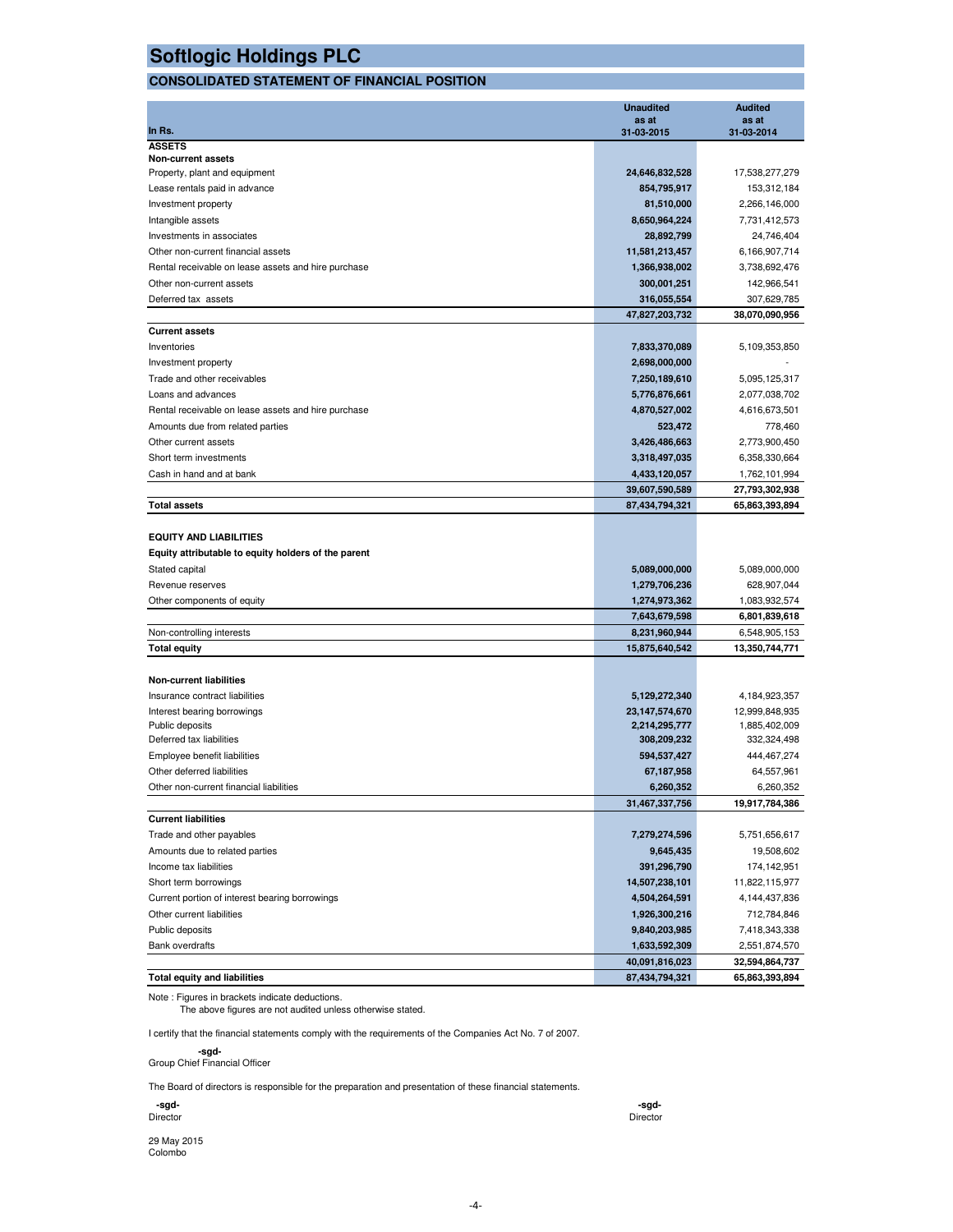| <b>Softlogic Holdings PLC</b>                                                                               |                                       |                                     |
|-------------------------------------------------------------------------------------------------------------|---------------------------------------|-------------------------------------|
| <b>CONSOLIDATED CASH FLOW STATEMENT</b>                                                                     |                                       |                                     |
|                                                                                                             | <b>Unaudited</b>                      | <b>Audited</b>                      |
| In Rs.                                                                                                      | 12 months to<br>31-03-2015            | 12 months to<br>31-03-2014          |
| <b>CASH FLOWS FROM OPERATING ACTIVITIES</b>                                                                 |                                       |                                     |
| <b>Profit before tax</b>                                                                                    | 2,361,365,333                         | 1,257,998,837                       |
| <b>Adjustments for:</b>                                                                                     |                                       |                                     |
| Finance income<br>Finance costs                                                                             | (1, 114, 559, 144)<br>(2,753,042,755) | (1, 194, 912, 822)<br>2,660,026,602 |
| Change in fair value of investment property                                                                 | (513, 364, 000)                       | (91, 100, 500)                      |
| Share of results of associates                                                                              | (7,970,129)                           | (13,280,969)                        |
| Gratuity provision and related costs                                                                        | 122,632,217                           | 105,555,003                         |
| Provision for impairment of receivables<br>Provision for impairment of inventories                          | 141,829,833<br>186,014,982            | 34,210,138                          |
| Depreciation of property, plant and equipment                                                               | 1,191,356,036                         | 49,765,780<br>901,836,851           |
| Profit on sale of property, plant and equipment                                                             | (23, 871, 525)                        | (34,808,911)                        |
| Profit on sale of short term investments                                                                    | (496, 208, 944)                       | (222, 795, 432)                     |
| Unrealised (gain)/loss on foreign exchange                                                                  | (3,280,304)<br>224,973,762            | 25,855,552                          |
| Amortisation / impairment of intangible assets<br>Amortisation of prepaid lease rentals                     | 1,036,933                             | 204,045,351<br>1,036,927            |
| Provision for put option liability                                                                          |                                       | 6,260,352                           |
| Increase / (decrease) in deferred income                                                                    | 2,629,997                             | (61, 646, 822)                      |
| Impairment & derecognition of Intangible assets                                                             | 23,675,029                            |                                     |
| Impairment & derecognition of property, plant & equipment<br>Profit before working capital changes          | 531.679<br>(656, 251, 000)            | 29,691,599<br>3,657,737,536         |
|                                                                                                             |                                       |                                     |
| (Increase) / decrease in inventories                                                                        | (1,667,584,618)                       | (1,453,796,534)                     |
| (Increase) / decrease in trade and other receivable<br>(Increase) / decrease in loans and advances          | (2,085,056,375)<br>(5,511,918,745)    | (860, 489, 097)<br>(818, 798, 373)  |
| (Increase) / decrease in investments in lease and hire purchase                                             | 2,117,900,973                         | (1, 102, 821, 152)                  |
| (Increase) / decrease in other current assets                                                               | (408, 833, 963)                       | (1, 105, 659, 002)                  |
| (Increase) / decrease in amount due from related parties                                                    | 254,988                               | 93,603,954                          |
| Increase / (decrease) in trade and other payables<br>Increase / (decrease) in amount due to related parties | 1,205,373,647<br>(9,863,167)          | 1,876,437,387<br>(2,512,237)        |
| Increase / (decrease) in other current liabilities                                                          | 1,153,217,055                         | 500,247,453                         |
| Increase / (decrease) in public deposits                                                                    | 2,750,754,414                         | 2,346,794,300                       |
| Increase / (decrease) in Insurance provision                                                                | 944,348,982                           | 966,545,920                         |
| Cash generated from / (used in) operations                                                                  | (2, 167, 657, 809)                    | 4,097,290,155                       |
| Finance income received                                                                                     | 646,332,699                           | 770,592,161                         |
| Finance expenses paid                                                                                       | 2,778,208,419                         | (2,650,623,018)                     |
| Dividend received                                                                                           | 1,000,000                             | 27,000,000                          |
| Tax paid                                                                                                    | (430, 210, 307)                       | (429, 862, 142)                     |
| Gratuity paid/ transfers<br>Net cash flow from / (used in) operating activities                             | (58,960,057)<br>768,712,945           | (38, 898, 992)<br>1,775,498,164     |
|                                                                                                             |                                       |                                     |
| CASH FLOWS FROM /(USED IN) INVESTING ACTIVITIES                                                             |                                       |                                     |
| Purchase and construction of property, plant and equipment<br>Additions to Lease rentals paid in advance    | (4,032,303,714)<br>(702, 520, 660)    | (3,459,164,705)                     |
| Addition to intangible assets                                                                               | (100, 680, 446)                       | (305,007,400)                       |
| (Increase)/ decrease in other non current assets                                                            | (121, 794, 053)                       | (63, 138, 432)                      |
| (Purchase) / disposal of short term investments (net)                                                       | 3,103,095,578                         | 469,049,446                         |
| Dividends Received<br>(Purchase) / disposal of other non current financial assets                           | 141,854,789<br>(1,754,517,411)        | 146,289,554<br>(1,989,235,451)      |
| Acquisition of business, net of cash acquired (Note - A)                                                    | (5,817,191,860)                       |                                     |
| Proceeds from disposal of controlling interest                                                              | 346,852,858                           |                                     |
| Proceeds from sale of property, plant and equipment                                                         | 117,061,884                           | 91,402,882                          |
| Net cash flow used in investing activities                                                                  | (8.820.143.035)                       | (5, 109, 804, 106)                  |
| CASH FLOWS FROM / (USED IN) FINANCING ACTIVITIES                                                            |                                       |                                     |
| Dividend paid to non controlling interest                                                                   | (514, 879, 693)                       | (613, 590, 164)                     |
| Proceeds from shareholders with non-controlling interest on issue of rights in subsidiaries                 | 321,588,223                           |                                     |
| Proceeds from long term borrowings                                                                          | 17,701,283,609                        | 7,546,880,910                       |
| (Increase) / decrease of controlling interest                                                               | (178, 397, 855)                       | (2,529,972,054)                     |
| Repayment of long term borrowings                                                                           | (7,824,490,021)                       | (3,554,156,028)                     |
| Proceeds from / (repayment of) short term borrowings (net)                                                  | 1,889,601,919                         | 4,643,339,981                       |
| Direct cost on issue of shares<br>Unamortisation of debenture issue expense/ loan processing fee            | (14, 325, 749)                        | (5,871,054)<br>(20, 136, 995)       |
| Dividend paid to equity holders of parent                                                                   |                                       | (120,033,286)                       |
| Net cash flow from financing activities                                                                     | 11,380,380,433                        | 5,346,461,310                       |
|                                                                                                             |                                       |                                     |
| <b>NET INCREASE / (DECREASE) IN CASH AND CASH EQUIVALENTS</b>                                               | 3,328,950,343                         | 2,012,155,368                       |
| CASH AND CASH EQUIVALENTS AT THE BEGINNING                                                                  | 1,700,038,527<br>928,290              | (312, 393, 037)                     |
| Effect of exchange rate changes<br>CASH AND CASH EQUIVALENTS AT THE END                                     | 5,029,917,160                         | 276,196<br>1,700,038,527            |
| ANALYSIS OF CASH AND CASH EQUIVALENTS                                                                       |                                       |                                     |
| <b>Favourable balances</b>                                                                                  |                                       |                                     |
| Cash in hand and at bank                                                                                    | 4,433,120,057                         | 1,762,101,994                       |
| Short term investments                                                                                      | 2,230,389,412                         | 2,489,811,103                       |
| Unfavourable balances<br><b>Bank overdrafts</b>                                                             |                                       |                                     |
| Cash and cash equivalents                                                                                   | (1,633,592,309)<br>5,029,917,160      | (2,551,874,570)<br>1,700,038,527    |

Note : Figures in brackets indicate deductions. The above figures are not audited unless otherwise stated.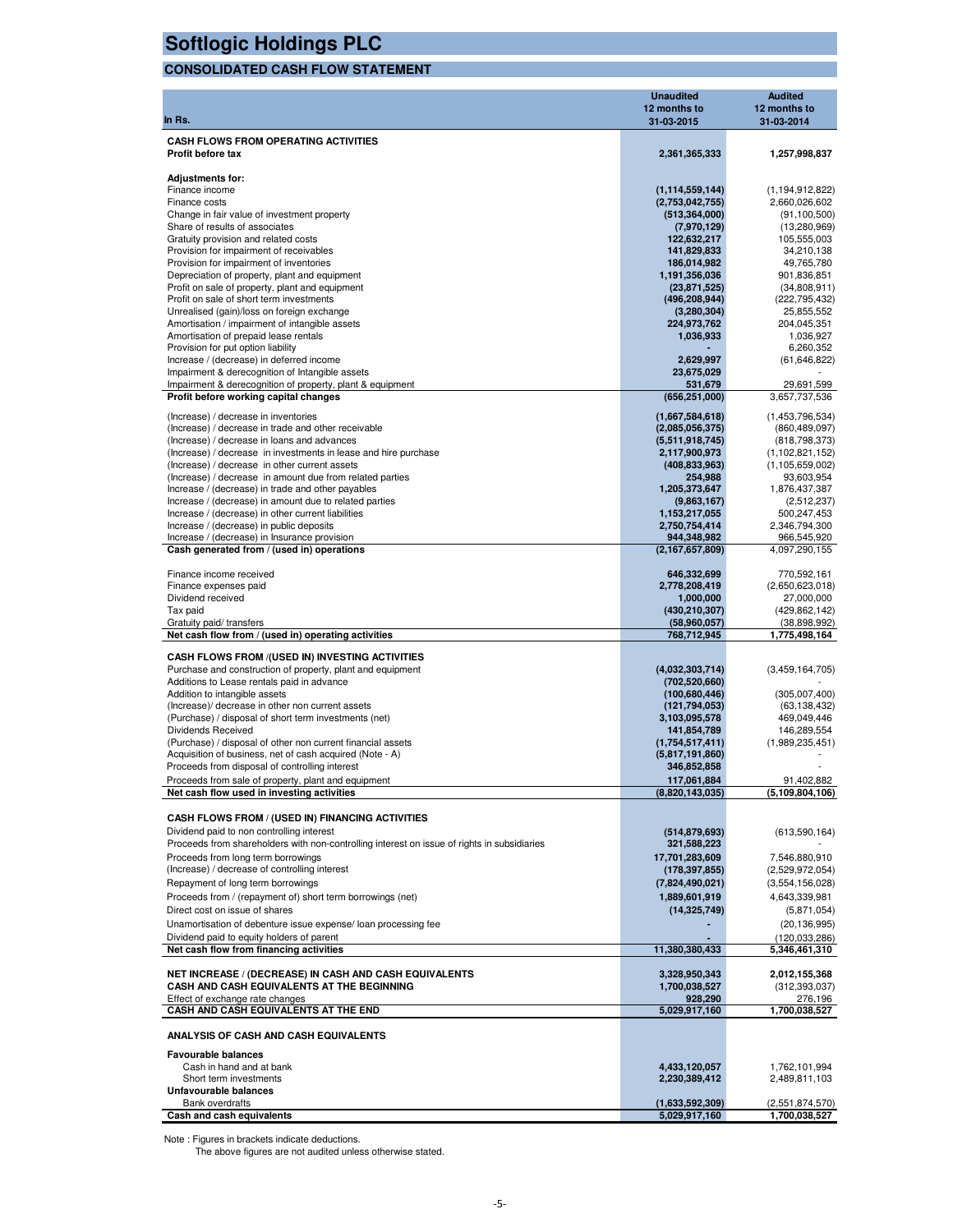### **CONSOLIDATED CASH FLOW STATEMENT**

### **A. Acquisition of subsidiaries**

Softlogic Holdings PLC and Softlogic Retail (Pvt) Ltd, a fully own subsidiary of Softlogic Holdings PLC acquired 122,894,000 (45.16%) ordinary shares of Odel PLC respectively at a price of Rs. 22.00 per share on 11 September 2014.

This acquisition resulted in Softlogic Holdings PLC and Softlogic Retail (Pvt) Ltd having to make a mandatory offer to the shareholders of Odel PLC to acquire all remaining shares of Odel PLC at a price of Rs. 22.00 per share which is the highest price paid by them within the previous twelve months.

The Joint Mandatory Offer made by Softlogic Holdings PLC and Softlogic Retail (Pvt) Ltd to the shareholders of Odel PLC expired on 13 October 2014 and Softlogic Holdings PLC and Softlogic Retail (Pvt) Ltd, a subsidiary of Softlogic Holdings PLC acquired further 130,739,418 (48.04%) ordinary shares of Odel PLC.

The acquisition had the following effect on the group's assets and liabilities.

|                                        | <b>Unaudited</b><br>12 months to | <b>Audited</b><br>12 months to |
|----------------------------------------|----------------------------------|--------------------------------|
| In Rs.                                 | 31-03-2015                       | 31-03-2014                     |
| Property, plant & equipment            | 3,867,168,723                    |                                |
| Intangible assets                      | 84,847,663                       |                                |
| Deferred tax asset                     | 2,328,157                        |                                |
| Other non-current assets               | 35,240,657                       |                                |
| Inventories                            | 1,242,446,603                    |                                |
| Trade and other receivables            | 216,926,184                      |                                |
| Other current assets                   | 38,653,229                       |                                |
| Short term investments                 | 1,332,148,214                    |                                |
| Cash and bank balances                 | 97,324,121                       |                                |
| Interest bearing borrowings            | (338, 609, 995)                  |                                |
| Deferred tax liabilities               | (31, 848, 115)                   |                                |
| Retirement benefit liability           | (58, 279, 692)                   |                                |
| Trade and other payables               | (322, 244, 333)                  |                                |
| Income tax payable                     | (59, 901, 192)                   |                                |
| Short term borrowings                  | (795, 520, 205)                  |                                |
| Other current liabilities              | (60, 298, 308)                   |                                |
| <b>Bank Overdrafts</b>                 | (334, 567, 106)                  |                                |
| Net identifiable assets                | 4,915,814,605                    |                                |
| Non controlling interest holding       | (360, 023, 384)                  |                                |
| Brand name recognised on acquisition   | 998,180,211                      |                                |
|                                        | 5,553,971,432                    |                                |
| Investment by Non controlling interest | 25,977,443                       |                                |
|                                        | 5,579,948,875                    |                                |
|                                        |                                  |                                |
| Total purchase price paid              |                                  |                                |
| Cash consideration                     | 5,579,948,875                    |                                |
| Cash at bank and in hand acquired      | 237,242,985                      |                                |
|                                        | 5,817,191,860                    |                                |

The assets and liabilities as at the acquisition date are stated at their provisional fair values and may be amended in accordance with SLFRS 3 - Business Combinations.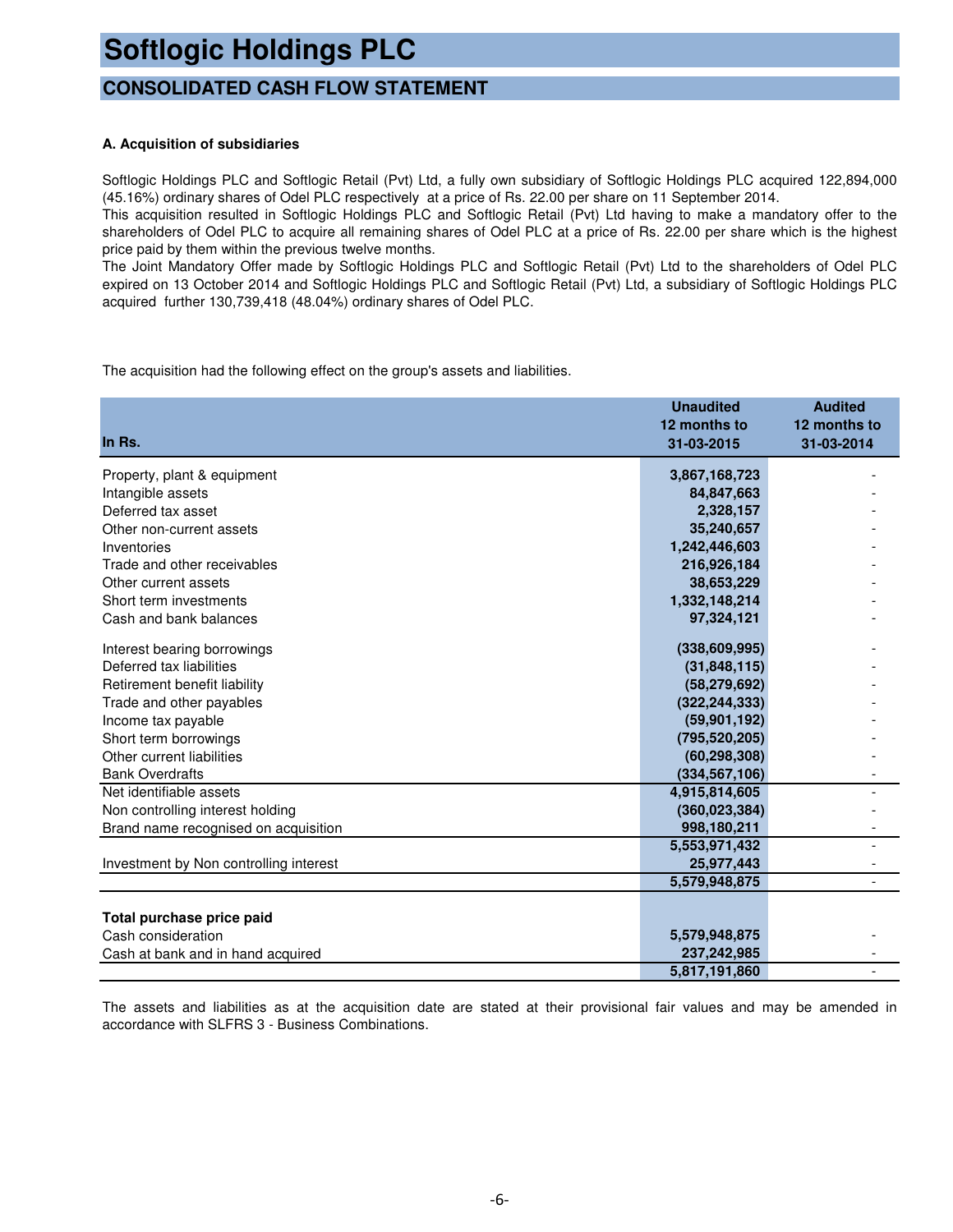#### **CONSOLIDATED STATEMENT OF CHANGES IN EQUITY**

| <b>GROUP</b>                                    |                          |                                  |                        |                                    |                                          |                                  |                          |                          |                          |                             |                 |
|-------------------------------------------------|--------------------------|----------------------------------|------------------------|------------------------------------|------------------------------------------|----------------------------------|--------------------------|--------------------------|--------------------------|-----------------------------|-----------------|
|                                                 |                          |                                  |                        |                                    | Attributable to equity holders of parent |                                  |                          |                          |                          |                             |                 |
| In Rs.                                          | <b>Stated</b><br>capital | <b>Treasury</b><br><b>Shares</b> | Revaluation<br>reserve | Exchange<br>translation<br>reserve | Available-for-<br>sale reserve           | <b>Statutory</b><br>reserve fund | Other<br>reserves        | Revenue<br>reserve       | <b>Total</b>             | Non-controlling<br>interest | Tota<br>equity  |
| As at 01 April 2014                             | 5,089,000,000            | (55, 921, 185)                   | 1,461,774,873          | (75, 358, 862)                     | 176,573,503                              | 149, 167, 942                    | (572, 303, 697)          | 628,907,044              | 6,801,839,618            | 6,548,905,153               | 13,350,744,771  |
| Profit for the year                             |                          |                                  |                        |                                    |                                          |                                  | $\overline{\phantom{a}}$ | 635,181,886              | 635,181,886              | 1,215,677,165               | 1,850,859,051   |
| Other Comprehensive income                      |                          | $\blacksquare$                   | 183,848,731            | 48,476,222                         | 23,176,905                               |                                  |                          | (5,376,433)              | 250,125,425              | 156,361,131                 | 406,486,556     |
| <b>Total Comprehensive income</b>               |                          | $\sim$                           | 183,848,731            | 48,476,222                         | 23,176,905                               |                                  | $\overline{\phantom{a}}$ | 629,805,453              | 885,307,311              | 1,372,038,296               | 2,257,345,607   |
| Direct cost on issue of shares                  |                          |                                  |                        |                                    |                                          |                                  | $\overline{\phantom{a}}$ | (11, 477, 811)           | (11, 477, 811)           | (2,847,938)                 | (14, 325, 749)  |
| Transfer to reserve fund                        |                          |                                  |                        |                                    | $\sim$                                   | (32, 471, 550)                   | $\overline{\phantom{a}}$ | 32,471,550               | $\overline{\phantom{a}}$ |                             |                 |
| Acquisitions, disposals and changes in holding  |                          |                                  |                        |                                    |                                          | $\sim$                           | (31,989,520)             | $\overline{\phantom{a}}$ | (31,989,520)             | 828,745,126                 | 796,755,606     |
| Subsidiary dividend to non-controlling interest |                          |                                  |                        |                                    |                                          |                                  |                          | $\overline{\phantom{a}}$ |                          | (514, 879, 693)             | (514, 879, 693) |
| As at 31 March 2015                             | 5,089,000,000            | (55, 921, 185)                   | 1,645,623,604          | (26, 882, 640)                     | 199,750,408                              | 116,696,392                      | (604, 293, 217)          | 1.279.706.236            | 7,643,679,598            | 8,231,960,944               | 15,875,640,542  |

| As at 01 April 2013                             | 5,089,000,000            | (47, 753, 697) | 1,337,323,892            | (93,885,610) | 240,463,858    | 87,790,590  | $\overline{\phantom{a}}$ | 675,126,490              | 7,288,065,523            | 6,280,065,130 | 13,568,130,653  |
|-------------------------------------------------|--------------------------|----------------|--------------------------|--------------|----------------|-------------|--------------------------|--------------------------|--------------------------|---------------|-----------------|
| Profit for the year                             | $\overline{\phantom{a}}$ |                | $\overline{\phantom{a}}$ |              |                |             | $\overline{\phantom{a}}$ | 155,863,629              | 155.863.629              | 852,971,395   | 1,008,835,024   |
| Other Comprehensive income                      |                          |                | 124,450,980              | 18,526,748   | (63,890,355)   |             |                          | (14, 801, 383)           | 64,285,990               | 163,489,440   | 227,775,430     |
| <b>Total Comprehensive income</b>               | $\sim$                   | $\sim$         | 124,450,980              | 18,526,748   | (63,890,355)   |             | $\sim$                   | 141,062,246              | 220,149,619              | 1,016,460,835 | 1,236,610,454   |
| Direct cost on issue of shares                  |                          |                | $\overline{\phantom{0}}$ |              |                |             | $\overline{\phantom{a}}$ | (5,871,054)              | (5,871,054)              |               | (5,871,054)     |
| Treasury shares purchased during the period     | $\overline{\phantom{a}}$ | (8, 167, 488)  | $\overline{\phantom{0}}$ |              |                |             |                          | $\overline{\phantom{a}}$ | (8, 167, 488)            |               | (8, 167, 488)   |
| Transfer to reserve fund                        |                          |                | $\overline{\phantom{a}}$ |              | $\overline{a}$ | 61,377,352  | $\overline{\phantom{a}}$ | (61, 377, 352)           | $\overline{\phantom{a}}$ |               |                 |
| Acquisitions, disposals and changes in holding  |                          |                |                          |              |                |             | (572, 303, 697)          | $\overline{\phantom{a}}$ | (572, 303, 697)          | (134,030,648) | (706, 334, 345) |
| Dividend paid                                   |                          |                | $\overline{\phantom{0}}$ |              |                |             | $\overline{\phantom{a}}$ | (120, 033, 286)          | (120, 033, 286)          |               | (120, 033, 286) |
| Subsidiary dividend to non-controlling interest |                          |                | $\overline{\phantom{0}}$ |              |                |             |                          |                          | $\overline{\phantom{a}}$ | (613,590,164) | (613, 590, 164) |
| As at 31 March 2014                             | 5,089,000,000            | (55, 921, 185) | 1,461,774,872            | (75.358.862) | 176,573,503    | 149,167,942 | (572, 303, 697)          | 628,907,044              | 6,801,839,617            | 6,548,905,153 | 13,350,744,770  |

Note : Figures in brackets indicate deductions.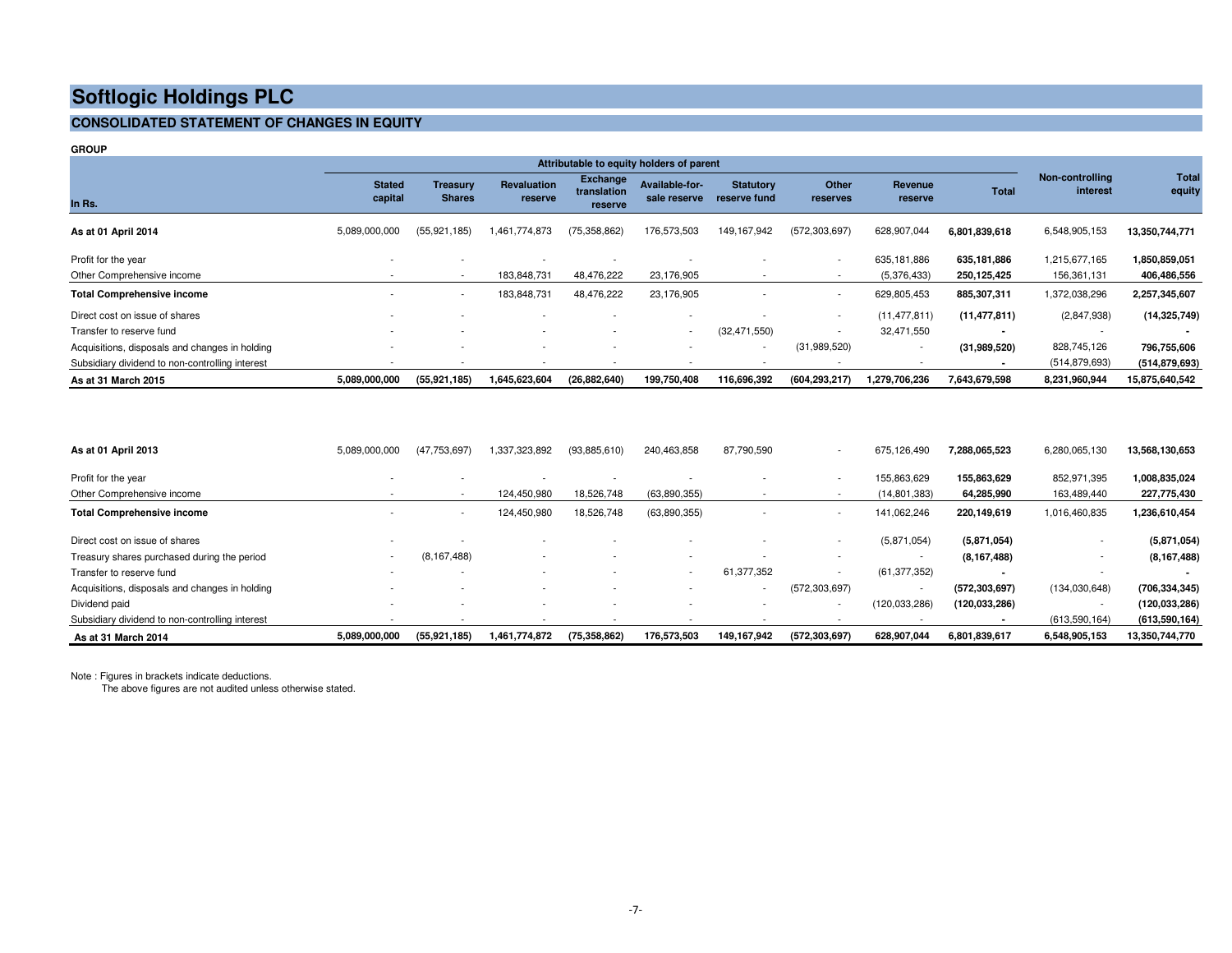### **COMPANY INCOME STATEMENT**

| In Rs.                                      | <b>Unaudited</b><br>12 months to<br>31-03-2015 | <b>Audited</b><br>12 months to<br>31-03-2014 | Change<br>as a<br>% | <b>Unaudited</b><br>3 months to<br>31-03-2015 | <b>Unaudited</b><br>3 months to<br>31-03-2014 | Change<br>as a<br>% |
|---------------------------------------------|------------------------------------------------|----------------------------------------------|---------------------|-----------------------------------------------|-----------------------------------------------|---------------------|
| Revenue                                     | 416,018,805                                    | 355,554,590                                  | 17.01               | 104,335,758                                   | 83,163,115                                    | 25.46               |
| Cost of sales                               | (80, 937, 997)                                 | (90, 424, 044)                               | (10.49)             | (19,691,737)                                  | (20, 143, 487)                                | (2.24)              |
| <b>Gross profit</b>                         | 335,080,808                                    | 265,130,546                                  | 26.38               | 84,644,021                                    | 63,019,628                                    | 34.31               |
| Dividend income                             | 961,271,765                                    | 403,985,123                                  | 137.95              | 846,274,110                                   | 373,384,067                                   | 126.65              |
| Other operating income                      | 108,111,458                                    | 94,532,167                                   | 14.36               | 8,157,344                                     | 72,820,225                                    | (88.80)             |
| Administrative expenses                     | (335, 342, 298)                                | (221, 702, 118)                              | 51.26               | (135,787,166)                                 | (53,033,419)                                  | 156.04              |
| <b>Results from Operating Activities</b>    | 1,069,121,733                                  | 541,945,718                                  | 97.27               | 803,288,309                                   | 456,190,501                                   | 76.09               |
| Finance income                              | 201,459,224                                    | 355,897,046                                  | (43.39)             | 48,761,519                                    | 105,813,045                                   | (53.92)             |
| Finance expenses                            | (998, 550, 894)                                | (980, 482, 527)                              | 1.84                | (263, 396, 885)                               | (286, 522, 247)                               | (8.07)              |
| <b>Net Finance Cost</b>                     | (797,091,670)                                  | (624, 585, 481)                              | 27.62               | (214, 635, 366)                               | (180, 709, 202)                               | 18.77               |
| Change in fair value of investment property | 40,736,886                                     | 60,300,500                                   | (32.44)             | 40,736,886                                    |                                               |                     |
| Profit/ (loss) before tax                   | 312,766,949                                    | (22, 339, 263)                               | (1,500.08)          | 588,652,943                                   | 275,481,299                                   | 113.68              |
| Tax expense                                 | 46,942,917                                     | (1, 195, 889)                                | (4,025.36)          | 75,540,231                                    | (1, 195, 889)                                 | (6, 416.66)         |
| Profit/ (loss) for the period               | 359,709,866                                    | (23,535,152)                                 | (1,628.39)          | 664,193,174                                   | 274,285,410                                   | 142.15              |

Note : Figures in brackets indicate deductions.

The above figures are not audited unless otherwise stated.

### **Softlogic Holdings PLC**

### **COMPANY STATEMENT OF COMPREHENSIVE INCOME**

| In Rs.                                                   | <b>Unaudited</b><br>12 months to<br>31-03-2015 | <b>Audited</b><br>12 months to<br>31-03-2014 | Change<br>as a<br>$\%$ | <b>Unaudited</b><br>3 months to<br>31-03-2015 | <b>Unaudited</b><br>3 months to<br>31-03-2014 | Change<br>as a<br>% |
|----------------------------------------------------------|------------------------------------------------|----------------------------------------------|------------------------|-----------------------------------------------|-----------------------------------------------|---------------------|
| Profit/ (loss) for the year                              | 359,709,866                                    | (23,535,152)                                 | (1,628.39)             | 664, 193, 174                                 | 274,285,410                                   | 142.15              |
| Other comprehensive income                               |                                                |                                              |                        |                                               |                                               |                     |
| Net (loss) / gain on available-for-sale financial assets |                                                | 2,749,371                                    | (100.00)               | ٠                                             | 3,356,403                                     | (100.00)            |
| Actuarial gains/ (loss) on retirement benefits           |                                                | (3,531,852)                                  | (100.00)               | ٠                                             | (3,531,852)                                   | (100.00)            |
| Other comprehensive income for the year, net of tax      |                                                | (782, 481)                                   | (100.00)               |                                               | (175, 449)                                    | (100.00)            |
|                                                          |                                                |                                              |                        |                                               |                                               |                     |
| Total comprehensive income for the year, net of tax      | 359,709,866                                    | (24, 317, 633)                               | (1,579.21)             | 664, 193, 174                                 | 274,109,961                                   | 142.31              |

Note : Figures in brackets indicate deductions.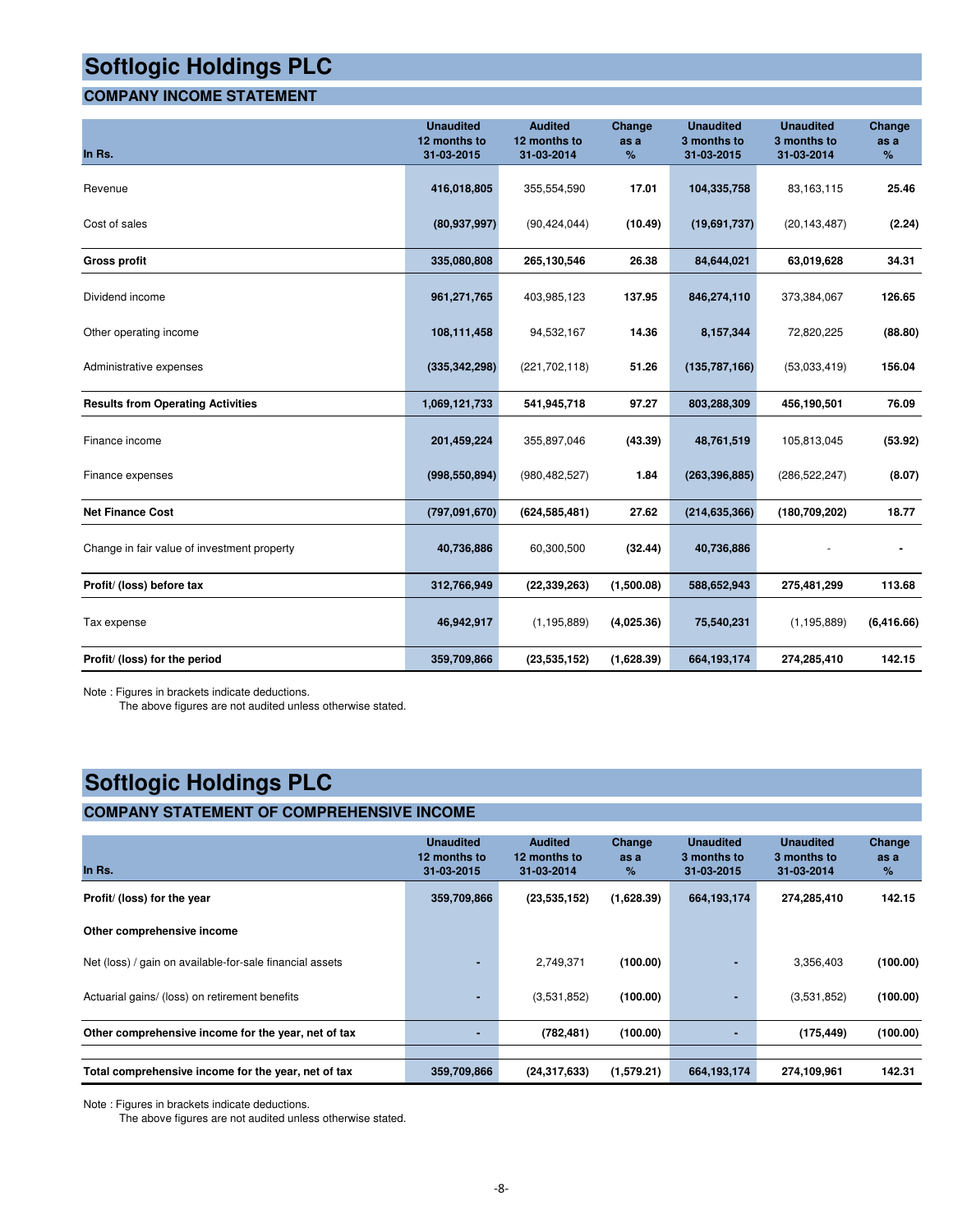### **COMPANY STATEMENT OF FINANCIAL POSITION**

|                                                     | <b>Unaudited</b>    | <b>Audited</b>               |
|-----------------------------------------------------|---------------------|------------------------------|
| In Rs.                                              | as at<br>31-03-2015 | as at<br>31-03-2014          |
| <b>ASSETS</b>                                       |                     |                              |
| <b>Non-current assets</b>                           |                     |                              |
| Property, plant and equipment                       | 125,251,622         | 150,325,511                  |
| Investment property                                 | 436,000,000         | 394,000,000                  |
| Intangible assets                                   | 4,578,951           | 5,341,896                    |
| Investments in subsidiaries                         | 10,592,900,157      | 9,007,349,757                |
| Investments in associates                           | 11,000,000          | 11,000,000                   |
| Other non-current financial assets                  | 1,277,947,548       | 57,797,564                   |
| Deferred tax assets                                 | 86,540,231          |                              |
|                                                     | 12,534,218,509      | 9,625,814,728                |
| <b>Current assets</b>                               |                     |                              |
| Trade and other receivables                         | 270,675,605         | 167,169,840                  |
| Amounts due from related parties                    | 2,295,474,633       | 2,453,097,064                |
| Other current assets                                | 21,885,376          | 31,136,264                   |
| Short term investments                              | 1,479,377,045       | 1,643,996,055                |
| Cash in hand and at bank                            | 2,242,233,544       |                              |
|                                                     | 6,309,646,203       | 279,766,916<br>4,575,166,139 |
| <b>Total assets</b>                                 | 18,843,864,712      | 14,200,980,867               |
|                                                     |                     |                              |
| <b>EQUITY AND LIABILITIES</b>                       |                     |                              |
| Equity attributable to equity holders of the parent |                     |                              |
| Stated capital                                      | 5,089,000,000       | 5,089,000,000                |
| Revenue reserves                                    | 582,707,883         | 222,998,017                  |
| <b>Total equity</b>                                 | 5,671,707,883       | 5,311,998,017                |
|                                                     |                     |                              |
| <b>Non-current liabilities</b>                      |                     |                              |
| Interest bearing borrowings                         | 5,767,614,108       | 2,448,181,474                |
| Employee benefit liabilities                        | 34,515,972          | 30,083,785                   |
| Other non-current financial liabilities             | 530,000,000         |                              |
|                                                     | 6,332,130,080       | 2,478,265,259                |
| <b>Current liabilities</b>                          |                     |                              |
|                                                     |                     |                              |
| Trade and other payables                            | 42,784,814          | 14,569,828                   |
| Amounts due to related parties                      | 148,785,187         | 946,657,314                  |
| Short term borrowings                               | 4,191,598,768       | 3,920,810,769                |
| Current portion of interest bearing borrowings      | 2,364,464,080       | 1,455,262,816                |
| Other current liabilities                           | 9,357,593           | 18,028,772                   |
| <b>Bank overdrafts</b>                              | 83,036,307          | 55,388,092                   |
|                                                     | 6,840,026,749       | 6,410,717,591                |
| <b>Total equity and liabilities</b>                 | 18,843,864,712      | 14,200,980,867               |

Note : Figures in brackets indicate deductions. The above figures are not audited unless otherwise stated.

I certify that the financial statements comply with the requirements of the Companies Act No. 7 of 2007.

 **-sgd-**Group Chief Financial Officer

The Board of directors is responsible for the preparation and presentation of these financial statements.

| -sgd-    | -sgd-    |
|----------|----------|
| Director | Director |

29 May 2015 Colombo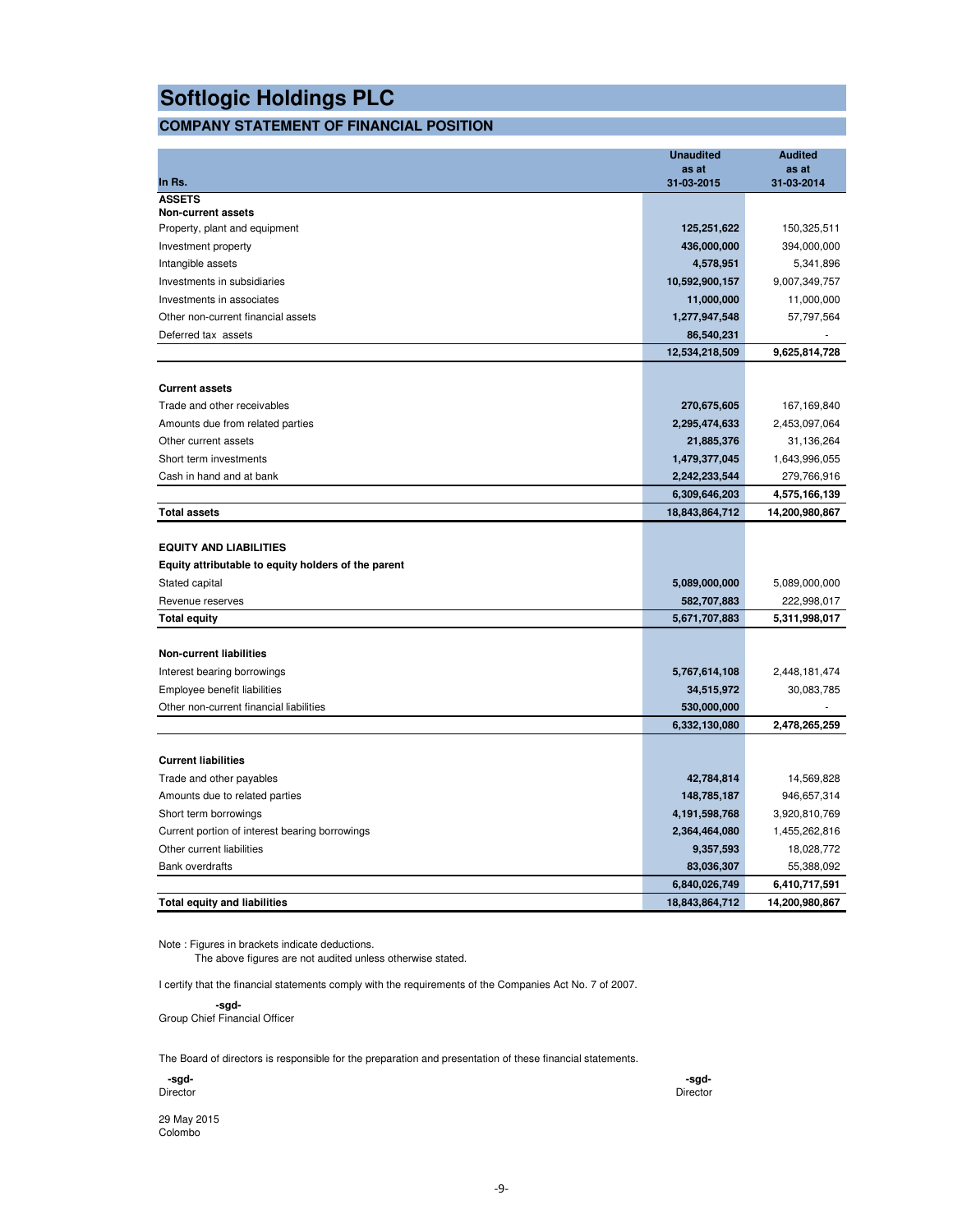### **COMPANY STATEMENT OF CASH FLOW**

| In Rs.                                                                                                    | <b>Unaudited</b><br>12 months to<br>31-03-2015 | <b>Audited</b><br>12 months to<br>31-03-2014 |
|-----------------------------------------------------------------------------------------------------------|------------------------------------------------|----------------------------------------------|
|                                                                                                           |                                                |                                              |
| <b>CASH FLOWS FROM OPERATING ACTIVITIES</b><br>Profit/ (loss) before tax                                  | 312,766,949                                    | (22, 339, 263)                               |
| <b>Adjustments for:</b>                                                                                   |                                                |                                              |
| Finance income                                                                                            | (201, 459, 224)                                | (354, 457, 046)                              |
| Dividend income                                                                                           | (961, 271, 765)                                | (403, 985, 123)                              |
| Finance costs                                                                                             | 998,550,894                                    | 980,482,527                                  |
| Change in fair value of investment property                                                               | (40, 736, 886)                                 | (60, 300, 500)                               |
| Gratuity provision and related costs                                                                      | 7,200,000                                      | 6,319,025                                    |
| Provision for impairment of receivables                                                                   | 61,416,769                                     | 4,577,366                                    |
| Depreciation of property, plant and equipment                                                             | 24,903,794                                     | 25,452,041                                   |
| Profit on sale of property, plant and equipment                                                           | (8, 243, 111)                                  | (16,622,339)                                 |
| Profit on sale of interest in subsidiaries<br>Profit on sale of short term investments                    | (80, 981, 615)                                 |                                              |
| Impairment & derecognition of property, plant & equipment                                                 | 403,749                                        | (56, 984, 480)                               |
| Amortisation / impairment of intangible assets                                                            | 2,624,845                                      | 2,221,133                                    |
| Profit before working capital changes                                                                     | 115,174,399                                    | 104,363,341                                  |
|                                                                                                           |                                                |                                              |
| (Increase) / decrease in trade and other receivable                                                       | (103, 505, 765)                                | (68, 400, 306)                               |
| (Increase) / decrease in other current assets<br>(Increase) / decrease in amount due from related parties | (1,749,109)<br>(1,667,535,236)                 | (3,221,346)<br>(1,951,918,164)               |
| Increase / (decrease) in trade and other payables                                                         | 28,214,986                                     | (502, 247)                                   |
| Increase / (decrease) in amount due to related parties                                                    | (267, 872, 127)                                | (348, 808, 956)                              |
| Increase / (decrease) in other current liabilities                                                        | (8,671,179)                                    | (6,312,073)                                  |
| Cash generated from / (used in) operations                                                                | (1,905,944,031)                                | (2,274,799,751)                              |
|                                                                                                           |                                                |                                              |
| Finance income received                                                                                   | 199,719,323                                    | 352,968,194                                  |
| Finance expenses paid                                                                                     | (985, 777, 562)                                | (965, 397, 880)                              |
| Dividend received                                                                                         | 961,271,765                                    | 403,985,123                                  |
| Tax paid                                                                                                  | (28, 597, 314)                                 | (14,310,092)                                 |
| Gratuity paid/ transfers                                                                                  | (2,767,813)                                    | (1,335,500)                                  |
| Net cash flow from / (used in) operating activities                                                       | (1,762,095,632)                                | (2,498,889,906)                              |
| <b>CASH FLOWS FROM /(USED IN) INVESTING ACTIVITIES</b>                                                    |                                                |                                              |
| Purchase and construction of property, plant and equipment                                                | (12, 180, 479)                                 | (14, 782, 876)                               |
| Additions to investment property                                                                          | (1,263,114)                                    |                                              |
| Addition to intangible assets                                                                             | (1,861,900)                                    | (7,563,029)                                  |
| (Purchase) / disposal of short term investments (net)                                                     |                                                | 507,968,637                                  |
| (Purchase) / disposal of other non current financial assets                                               |                                                | 36,324,001                                   |
| Acquisition of subsidiaries                                                                               | (2,789,975,487)                                |                                              |
| Increase in interest in subsidiaries                                                                      | (1,305,012,455)                                | (326, 688, 191)                              |
| Proceeds from sale of interest in subsidiaries                                                            | 1,787,901,615                                  |                                              |
| Proceeds from sale of property, plant and equipment                                                       | 19,280,865                                     | 24,095,340                                   |
| Net cash flow used in investing activities                                                                | (2,303,110,955)                                | 219,353,882                                  |
| CASH FLOWS FROM / (USED IN) FINANCING ACTIVITIES                                                          |                                                |                                              |
| Proceeds from long term borrowings                                                                        | 5,583,723,753                                  | 2,000,000,000                                |
| Repayment of long term borrowings                                                                         | (1,511,720,183)                                | (492,003,416)                                |
| Proceeds from / (repayment of) short term borrowings (net)                                                | 414,644,991                                    | 2,973,374,625                                |
| Unamortisation of debenture issue expense/loan processing fee                                             |                                                |                                              |
| Dividend paid to equity holders of parent                                                                 |                                                | (11,094,231)<br>(120, 745, 000)              |
| Net cash flow from financing activities                                                                   | 4,486,648,561                                  | 4,349,531,978                                |
|                                                                                                           |                                                |                                              |
| <b>NET INCREASE / (DECREASE) IN CASH AND CASH EQUIVALENTS</b>                                             | 421,441,974                                    | 2,069,995,954                                |
| CASH AND CASH EQUIVALENTS AT THE BEGINNING                                                                | 1,737,755,263                                  | (332, 240, 691)                              |
| CASH AND CASH EQUIVALENTS AT THE END                                                                      | 2,159,197,237                                  | 1,737,755,263                                |
| ANALYSIS OF CASH AND CASH EQUIVALENTS                                                                     |                                                |                                              |
| <b>Favourable balances</b>                                                                                |                                                |                                              |
| Cash in hand and at bank                                                                                  | 2,242,233,544                                  | 279,766,916                                  |
| Short term investments                                                                                    |                                                | 1,513,376,439                                |
| Unfavourable balances                                                                                     |                                                |                                              |
| Bank overdrafts<br>Cash and cash equivalents                                                              | (83,036,307)<br>2,159,197,237                  | (55,388,092)<br>1,737,755,263                |
|                                                                                                           |                                                |                                              |

Note : Figures in brackets indicate deductions.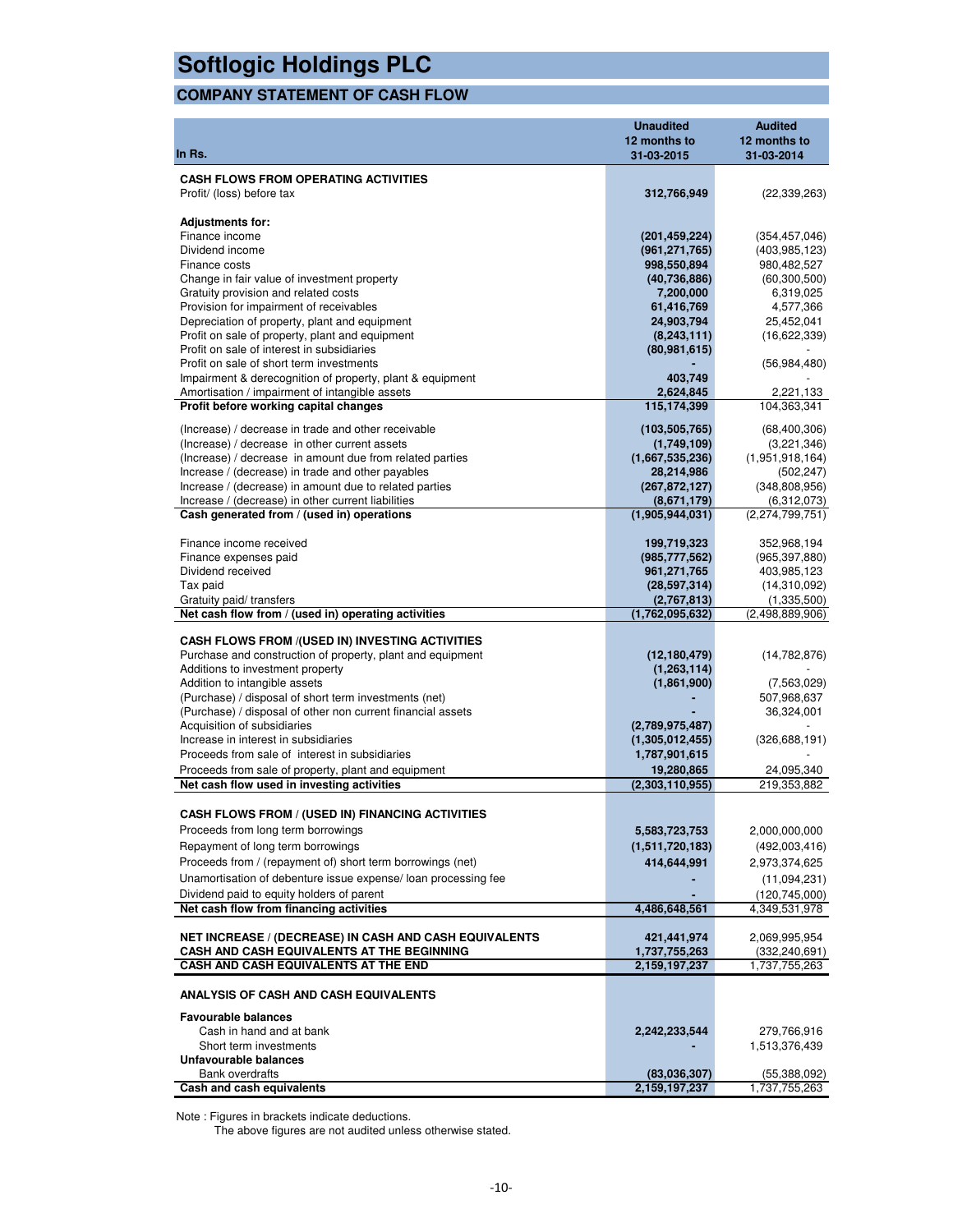### **COMPANY STATEMENT OF CHANGES IN EQUITY**

### **COMPANY**

|                            | <b>Stated</b>            | Available-for-               | <b>Revenue</b>  |                 |
|----------------------------|--------------------------|------------------------------|-----------------|-----------------|
| In Rs.                     | capital                  | sale reserve                 | reserve         | <b>Total</b>    |
| As at 01 April 2014        | 5,089,000,000            |                              | 222,998,017     | 5,311,998,017   |
| Profit for the period      |                          | $\qquad \qquad \blacksquare$ | 359,709,866     | 359,709,866     |
| Total comprehensive income | $\overline{\phantom{a}}$ |                              | 359,709,866     | 359,709,866     |
| As at 31 March 2015        | 5,089,000,000            |                              | 582,707,883     | 5,671,707,883   |
|                            |                          |                              |                 |                 |
| As at 01 April 2014        | 5,089,000,000            | (2,749,371)                  | 370,810,021     | 5,457,060,650   |
| Loss for the period        |                          |                              | (23, 535, 152)  | (23, 535, 152)  |
| Other comprehensive income |                          | 2,749,371                    | (3,531,852)     | (782, 481)      |
| Total comprehensive income | $\overline{\phantom{a}}$ | 2,749,371                    | (27,067,004)    | (24, 317, 633)  |
| Dividend paid              | ٠                        | $\overline{\phantom{a}}$     | (120, 745, 000) | (120, 745, 000) |
| As at 31 March 2015        | 5,089,000,000            | ٠                            | 222,998,017     | 5,311,998,017   |

Note : Figures in brackets indicate deductions.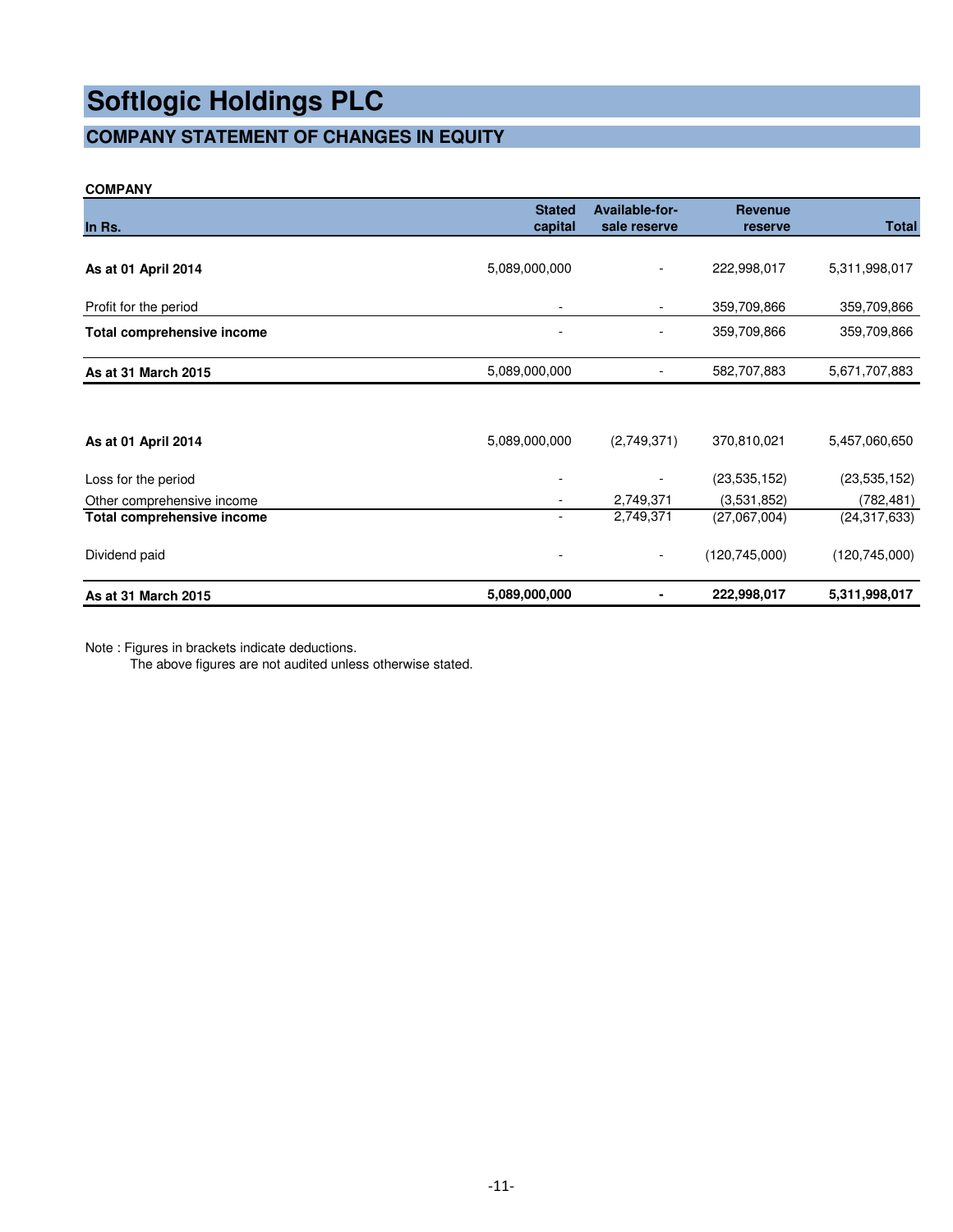#### **NOTES TO THE FINANCIAL STATEMENTS**

**OPERATING SEGMENT INFORMATION**

| <b>REVENUE AND PROFIT</b><br><b>Information Technology</b><br>Leisure |                 |                 | <b>Retail</b>  |                | <b>Auto Mobiles</b> |               | <b>Financial Services</b><br><b>Healthcare Services</b> |                | Others        |                 | Group           |               |                 |               |                 |                   |
|-----------------------------------------------------------------------|-----------------|-----------------|----------------|----------------|---------------------|---------------|---------------------------------------------------------|----------------|---------------|-----------------|-----------------|---------------|-----------------|---------------|-----------------|-------------------|
| For the twelve months ended 31 March                                  | 2015            | 2014            | 2015           | 2014           | 2015                | 2014          | 2015                                                    | 2014           | 2015          | 2014            | 2015            | 2014          | 2015            | 2014          | 2015            | 2014              |
|                                                                       |                 |                 |                |                |                     |               |                                                         |                |               |                 |                 |               |                 |               |                 |                   |
| Revenue                                                               |                 |                 |                |                |                     |               |                                                         |                |               |                 |                 |               |                 |               |                 |                   |
| Total revenue                                                         | 9.912.030.739   | 6.403.570.630   | 704.941.029    | 132,423,798    | 12.927.538.447      | 8.658.972.526 | 774,166,969                                             | 439.380.205    | 8.154.365.708 | 7.639.711.388   | 8.541.457.322   | 7.765.208.318 | 424.290.305     | 365.318.818   | 41.438.790.519  | 31.404.585.683    |
| Inter group                                                           | (618,735,781    | (421.239.755)   | (76, 887, 251) | (40.676.542)   | (589, 993, 505)     | 1.120.264.669 | (37,001,897)                                            | (15,808,864)   | (167,845,473  | (182.201.701)   | (47, 364, 443)  | (19.408.252)  | (412.799.212)   | (358.550.317) | (1,950,627,562  | (2, 158, 150, 100 |
| Total external revenue                                                | 9.293.294.958   | 5.982.330.875   | 628,053,778    | 91.747.256     | 12.337.544.942      | 7.538.707.857 | 737.165.072                                             | 423.571.341    | 7.986.520.235 | 7.457.509.687   | 8.494.092.879   | 7.745.800.066 | 11.491.093      | 6.768.501     | 39.488.162.957  | 29.246.435.583    |
|                                                                       |                 |                 |                |                |                     |               |                                                         |                |               |                 |                 |               |                 |               |                 |                   |
| Operating profit/ (loss)                                              | 735,552,021     | 573.806.302     | (63,849,630    | (93, 255, 745) | 1,048,097,712       | 690,706,432   | (33,908,435)                                            | (4, 139, 101)  | 1.049.031.564 | 750,976,440     | 1,813,695,644   | 1,896,094,923 | (125, 755, 080) | (190.974.351) | 4,422,863,796   | 3,623,214,900     |
|                                                                       |                 |                 |                |                |                     |               |                                                         |                |               |                 |                 |               |                 |               |                 |                   |
| Finance income                                                        | 3.674.573       | 5.730.967       | 6,558,666      | 9.217.727      | 77,486,933          | 113,408,796   | 99.955                                                  | 7.767          | 927.905.950   | 971.900.078     | 91.275.550      | 49.302.047    | 7.557.517       | 7.407.608     | 1.114.559.144   | 1.156.974.990     |
| Finance cost                                                          | (308,689,461    | (481, 368, 010) | (90,406,675    | (1,882,058)    | (644, 266, 202)     | (523,027,200) | (53,005,509)                                            | (39, 901, 477) | (173,841,109  | (352, 467, 432) | (617, 961, 416) | (553,342,061  | (864, 872, 383) | (708,038,364) | (2,753,042,755  | (2,660,026,602)   |
| Change in fair value of investment property                           |                 |                 |                |                |                     | 7.410.000     |                                                         |                |               |                 | 513,364,000     | 83,690,500    |                 |               | 513.364.000     | 91,100,500        |
| Share of results of associates                                        |                 |                 |                |                |                     |               |                                                         |                |               |                 |                 |               | 7.970.129       | 13,280,969    | 7.970.129       | 13,280,969        |
| Change in insurance contract liabilities                              |                 |                 |                |                |                     |               |                                                         |                | (944,348.98)  | (966.545.920)   | $\sim$          |               |                 |               | (944,348,981    | (966,545,920)     |
| Profit/ (loss) before taxation                                        | 430.537.133     | 98.169.259      | (147,697,639   | (85.920.076)   | 481.318.443         | 288.498.028   | (86,813,989)                                            | (44,032,81     | 858,747,424   | 403.863.166     | 1.800.373.778   | 1.475.745.409 | (975,099,817    | (878.324.138) | 2.361.365.333   | 1,257,998,837     |
|                                                                       |                 |                 |                |                |                     |               |                                                         |                |               |                 |                 |               |                 |               |                 |                   |
| Taxation                                                              | (139, 159, 241) | (10, 390, 349)  | 381.941        | 14,763,485     | (12.200.691)        | (38,604,022)  | (3,893,113)                                             | 15,238,087     | (79,466,738)  | (63, 229, 742)  | (240,047,739)   | (152,884,263) | (36.120.701)    | (14,057,009)  | (510, 506, 282) | (249, 163, 813)   |
|                                                                       |                 |                 |                |                |                     |               |                                                         |                |               |                 |                 |               |                 |               |                 |                   |
| Profit/ (loss) after taxation                                         | 291.377.892     | 87.778.910      | (147,315,698   | (71.156.591)   | 469.117.752         | 249.894.006   | (90, 707, 102)                                          | (28.794.724)   | 779.280.686   | 340.633.424     | 1.560.326.039   | 1.322.861.146 | (1,011,220,518) | (892.381.147) | 1.850.859.051   | 1.008.835.024     |
|                                                                       |                 |                 |                |                |                     |               |                                                         |                |               |                 |                 |               |                 |               |                 |                   |
| Depreciation of property, plant & equipment (PPE)                     | 45,907.417      | 34.027.729      | 103.265.669    | 564.045        | 202.086.318         | 94,785,419    | 28.921.393                                              | 5.213.793      | 115.795.418   | 84.505.964      | 665.270.227     | 653.281.972   | 30.109.594      | 29.457.929    | 1.191.356.036   | 901,836,851       |
| Amortisation of lease rentals paid in advance                         | . .             | $\sim$          |                |                |                     |               |                                                         |                |               | $\sim$          | 1.036.933       | 1.036.927     | . .             |               | 1,036,933       | 1,036,927         |
| Amortisation of intangible assets                                     | 13,536,170      | 3.764.778       | 47.588.114     | 47.588.114     | 9.175.120           | 4.641.721     |                                                         |                | 143.527.636   | 137.307.727     | 8.521.877       | 8.521.877     | 2.624.845       | 2.221.134     | 224,973,762     | 204,045,351       |
| Retirement benefit obligations and related cost                       | 19,155,408      | 20.098.130      | 6.178.435      | 77,692         | 12.594.982          | 9.361.371     | 1.886.042                                               | 2.038.930      | 18.733.113    | 15.827.191      | 56.804.287      | 51.580.366    | 7.279.950       | 6.571.323     | 122.632.217     | 105.555.003       |
| Purchase and construction of PPE                                      | 37,910,467      | 107.223.048     | 2.101.764.820  | .999.547.251   | 476.684.055         | 414,785,480   | 229,774,555                                             | 128.922.594    | 266,853,331   | 433.644.779     | 905.354.393     | 361.963.301   | 13,962,093      | 13.078.252    | 4.032.303.714   | 3,459,164,705     |
| Additions to intangible assets                                        | 15.314.203      | 125.781.610     | 314,826        |                | 36,243,828          | 157,422,822   |                                                         |                | 46,945,689    | 14.239.939      | $\sim$          |               | 1.861.900       | 7.563.029     | 100.680.446     | 305,007,400       |
| Additions to lease rentals paid in advance                            | . .             |                 |                |                |                     |               |                                                         |                |               |                 | 702.520.660     |               | <b>1999</b>     |               | 702.520.660     |                   |

| <b>REVENUE AND PROFIT</b>                         | <b>Information Technology</b> |               |              | Leisure      | <b>Retail</b>   |               | <b>Auto Mobiles</b> |                |                | <b>Financial Services</b> | <b>Healthcare Services</b> |                | <b>Others</b>   |                 | Group           |                 |
|---------------------------------------------------|-------------------------------|---------------|--------------|--------------|-----------------|---------------|---------------------|----------------|----------------|---------------------------|----------------------------|----------------|-----------------|-----------------|-----------------|-----------------|
| For the three months ended 31 March               | 2015                          | 2014          | 2015         | 2014         | 2015            | 2014          | 2015                | 2014           | 2015           | 2014                      | 2015                       | 2014           | 2015            | 2014            | 2015            | 2014            |
|                                                   |                               |               |              |              |                 |               |                     |                |                |                           |                            |                |                 |                 |                 |                 |
| Revenue                                           |                               |               |              |              |                 |               |                     |                |                |                           |                            |                |                 |                 |                 |                 |
| Total revenue                                     | 3.322.990.570                 | 1.586.785.061 | 316,647,514  | 49.900.146   | 3.932.572.518   | 1.986.933.869 | 183.144.798         | 123.113.489    | 2.175.964.359  | 2.096.906.625             | 2.137.425.047              | 1,967,909,519  | 109.748.981     | 85.625.047      | 12.178.493.787  | 7.897.173.756   |
| Inter group                                       | (127,533,919)                 | (124.332.536) | (21.038.265) | (6.730.578)  | (122.402.607    | (141.070.056) | (18, 267, 433)      | (10.717.531    | (74,947,973)   | (61.315.246)              | (4.814.543)                | 13.953.442     | (107.484.286    | (87.269.047)    | (476,489,026    | (417,481,552    |
| Total external revenue                            | 3.195.456.651                 | 1.462.452.525 | 295.609.249  | 43.169.568   | 3.810.169.911   | 1.845.863.813 | 164,877,365         | 112.395.958    | 2.101.016.386  | 2.035.591.379             | 2.132.610.504              | 1.981.862.961  | 2.264.695       | (1.644.000)     | 11.702.004.761  | 7.479.692.204   |
|                                                   |                               |               |              |              |                 |               |                     |                |                |                           |                            |                |                 |                 |                 |                 |
| Operating profit/ (loss)                          | 100.098.512                   | 59.259.909    | 65,463,016   | (54.649.173) | 256.046.356     | (11.683.384)  | (16,027,639         | (1.337.496)    | 423.904.734    | 245.090.533               | 303.316.691                | 414.740.108    | 32.301.123      | 20,390,782      | 1.165.102.793   | 671.811.279     |
|                                                   |                               |               |              |              |                 |               |                     |                |                |                           |                            |                |                 |                 |                 |                 |
| Finance income                                    | 1.288.893                     | 3.348.559     | 1.654.875    | 1,508,537    | 40,010,236      | 37.451.164    | 99.955              | 7.767          | 62.659.353     | 496.561.032               | 23.970.654                 | 15,900.070     | 5.385.800       | 1,732,532       | 135,069,766     | 556,509,661     |
| Finance cost                                      | (69, 448, 308)                | 145,511,007   | (40.029.269  | (232, 210)   | (178, 686, 018) | (198,779,838) | (14,288,228         | (13, 250, 653) | (39.760.804)   | (86, 816, 062)            | (110, 788, 355)            | (54, 553, 610) | (236, 279, 077) | (146, 971, 854) | (689,280,059    | (646, 115, 234) |
| Change in fair value of investment property       |                               |               |              |              |                 |               |                     |                |                |                           | 513,364,000                | 83,690,500     |                 |                 | 513.364.000     | 83,690,500      |
| Share of results of associates                    |                               |               |              |              |                 |               |                     |                |                |                           |                            |                | 489,683         | 5.007.836       | 489.683         | 5,007,836       |
| Change in insurance contract liabilities          |                               |               |              |              |                 |               |                     |                | (194,205,121)  | (438.459.157)             |                            |                |                 |                 | (194,205,121)   | (438, 459, 157  |
| Profit/ (loss) before taxation                    | 31.939.097                    | (82.902.539)  | 27.088.622   | (53.372.846) | 117.370.574     | (173.012.058) | (30.215.912)        | (14.580.382)   | 252.598.162    | 216.376.346               | 729.862.990                | 459.777.068    | (198.102.471)   | (119,840,704)   | 930.541.062     | 232.444.885     |
|                                                   |                               |               |              |              |                 |               |                     |                |                |                           |                            |                |                 |                 |                 |                 |
| Taxation                                          | (54,006,817                   | (4, 136, 860) | (10,254,869  | 15,113,959   | (3, 493, 985)   | 27.192.377    | (2,777,379)         | 6.064.004      | (30, 438, 879) | 6.742.158                 | (88,780,250)               | (61, 832, 270) | 6,915,160       | (15, 873, 606)  | (182, 837, 019) | (26, 730, 238)  |
|                                                   |                               |               |              |              |                 |               |                     |                |                |                           |                            |                |                 |                 |                 |                 |
| Profit/ (loss) after taxation                     | (22.067.720)                  | (87.039.399)  | 16.833.753   | (38.258.887) | 113,876,589     | (145.819.681) | (32.993.291         | (8.516.378)    | 222.159.283    | 223.118.504               | 641.082.740                | 397.944.798    | (191.187.311)   | (135.714.310)   | 747.704.043     | 205.714.647     |
|                                                   |                               |               |              |              |                 |               |                     |                |                |                           |                            |                |                 |                 |                 |                 |
| Depreciation of property, plant & equipment (PPE) | 17,496,308                    | 8,113,519     | 23.253.448   | 192,080      | 67.931.286      | 38,208,234    | 12.990.932          | 1,289,285      | 32,663,857     | 23.017.407                | 171.561.126                | 169.053.714    | 10,356,650      | 11.003.287      | 336,253,607     | 250.877.526     |
| Amortisation of lease rentals paid in advance     |                               |               |              |              |                 |               |                     |                |                |                           | 259,227                    | 259.233        |                 |                 | 259,227         | 259,233         |
| Amortisation of intangible assets                 | 10.153.298                    | 3.378.333     | 11.967.473   | 21.946.470   | 2.434.750       | 4.641.721     |                     |                | 36,815,019     | 34,691,082                | 2.130.469                  | 8.521.877      | 384.353         | 1.485.767       | 63.885.362      | 74.665.250      |
| Retirement benefit obligations and related cost   | 6.920.888                     | 9.614.370     | 2.940.435    | (983, 516)   | 2.821.280       | 822.575       | 466,915             | 1.134.836      | 7.646.393      | 5.107.119                 | 13,787,628                 | 12.861.017     | 1.800.000       | 1.379.774       | 36.383.539      | 29,936,175      |
| Purchase and construction of PPE                  | (17, 402, 143)                | 97.678.067    | 440.977.871  | 463.374.811  | 175.116.899     | 212,465,417   | 13,801.378          | 43.221.861     | 102,107,107    | 354,561,627               | 475.559.741                | 70.460.553     | 5.258.581       | 2.343.179       | 1.195.419.434   | 1,244,105,515   |
| Additions to intangible assets                    | 12.912.805                    | 120.635.542   | 10.013       |              | 21.428.889      | 157,422,822   | . .                 | (194, 272)     | 14,635,955     | 4,420,721                 |                            |                |                 |                 | 48.987.662      | 282.284.813     |
| Additions to lease rentals paid in advance        | $\sim$                        |               |              |              |                 |               |                     |                | $\sim$         |                           |                            |                |                 |                 |                 |                 |

Note : Figures in brackets indicate deductions.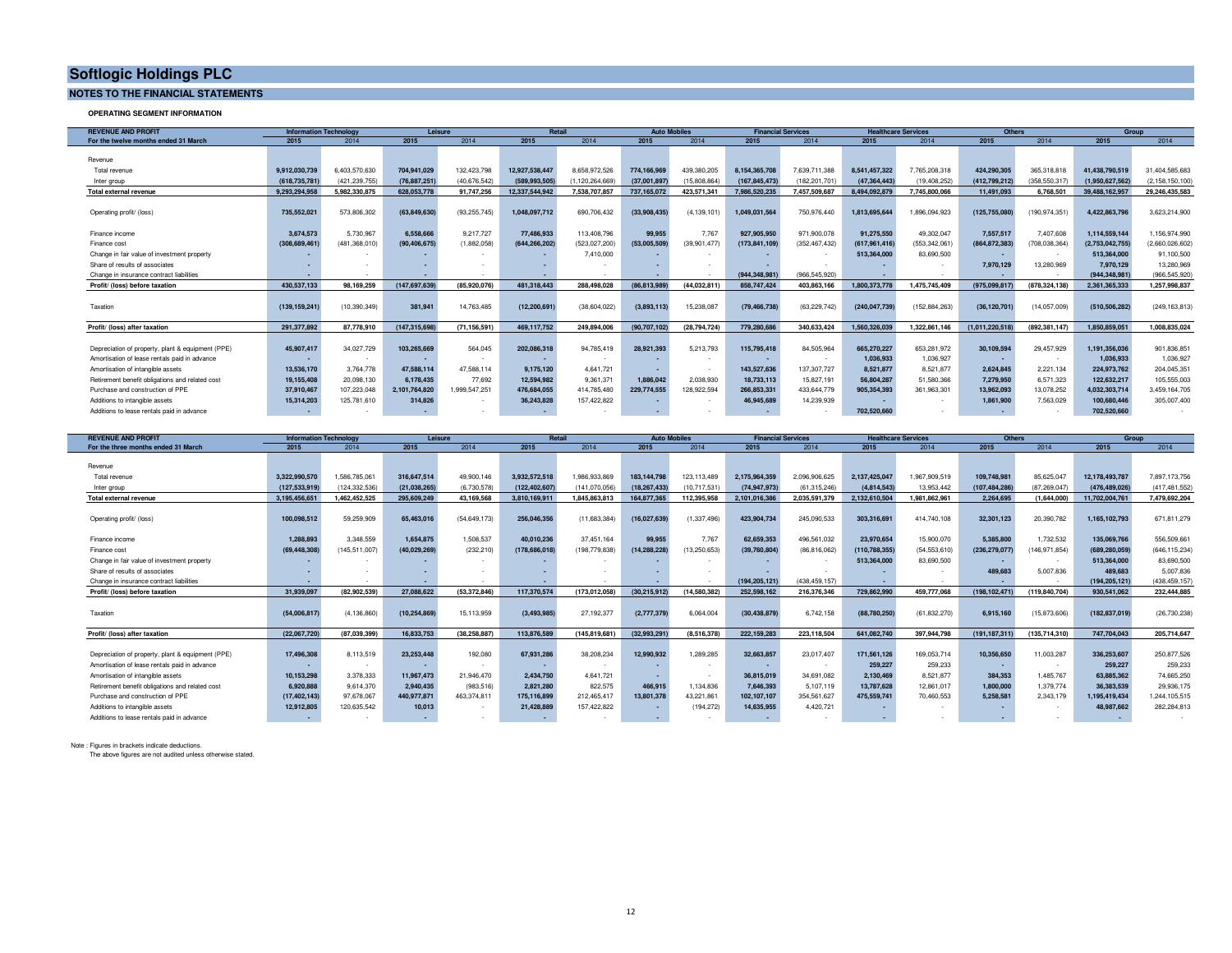**NOTES TO THE FINANCIAL STATEMENTS**

**OPERATING SEGMENT INFORMATION**

|                                                            | <b>Information Technology</b><br>Retail<br>Leisure |               | <b>Auto Mor</b><br><b>Financial Services</b> |               | <b>Others</b><br><b>Healthcare Services</b> |               | Group         |             |                |                  |                   |                |                |               |                          |                  |
|------------------------------------------------------------|----------------------------------------------------|---------------|----------------------------------------------|---------------|---------------------------------------------|---------------|---------------|-------------|----------------|------------------|-------------------|----------------|----------------|---------------|--------------------------|------------------|
| As at 31 March                                             | 2015                                               | 2014          | 2015                                         | 2014          | 2015                                        | 2014          | 2015          | 2014        | 2015           | 2014             | 2015              | 2014           | 2015           | 2014          | 2015                     | 2014             |
|                                                            |                                                    |               |                                              |               |                                             |               |               |             |                |                  |                   |                |                |               |                          |                  |
| Property, plant and equipment                              | 227,357,610                                        | 159,032,690   | 6,287,376,609                                | 3,713,905,587 | 4,389,473,344                               | 1,132,134,602 | 373,884,971   | 126,715,473 | 776,183,474    | 639,084,976      | 10,831,481,795    | 10,287,141,045 | 126,376,181    | 150,728,002   | 23,012,133,984           | 16,208,742,375   |
| Lease rentals paid in advance                              |                                                    |               |                                              |               |                                             |               |               |             |                |                  | 854,795,917       | 153,312,184    |                |               | 854.795.917              | 153,312,184      |
| Investment property                                        | 233.000.000                                        | 225,300,000   | 1.045.292.349                                | 757.492.349   | 81.510.000                                  | 81,510,000    | ٠.            |             |                |                  |                   | 2,184,636,000  | 436.000.000    | 394,000,000   | 1,795,802,349            | 3,642,938,349    |
| Intangible assets                                          | 172,487,509                                        | 125,328,306   | 320,140,301                                  | 366,255,928   | 1,178,230,020                               | 152,781,101   | ×.            |             | 1,849,761,460  | 1,947,417,481    | 1,009,942,458     | 1,018,464,336  | 4,578,951      | 5,341,896     | 4,535,140,699            | 3,615,589,048    |
| Other non current financial assets                         | 11,409,749                                         | 10,736,443    |                                              |               | 74,181,937                                  | 42,342,867    |               |             | 10.894.210.689 | 5,680,300,612    | 598.882.418       | 430,999,128    | 2,528,664      | 2,528,664     | 11,581,213,457           | 6,166,907,714    |
| Rental receivable on lease assets and hire purchase        |                                                    |               |                                              |               |                                             |               |               |             | 1,366,938,002  | 3,738,692,476    |                   |                |                |               | 1,366,938,002            | 3,738,692,476    |
| Other non current assets                                   | 11,823,083                                         | 937.385       | 4.888.813                                    | 1.455.999     | 172,217,621                                 | 41,005,220    | 3.740.000     |             | 99,998,398     | 92,234,601       | 7,333,336         | 7.333.336      |                |               | 300,001,251              | 142,966,541      |
| Segment non current assets                                 | 656,077,951                                        | 521,334,824   | 7,657,698,072                                | 4,839,109,863 | 5,895,612,922                               | 1,449,773,790 | 377,624,971   | 126,715,473 | 14,987,092,023 | 12,097,730,146   | 13,302,435,924    | 14,081,886,029 | 569,483,796    | 552,598,562   | 43,446,025,659           | 33,669,148,687   |
|                                                            |                                                    |               |                                              |               |                                             |               |               |             |                |                  |                   |                |                |               |                          |                  |
| Investments in associates                                  |                                                    |               |                                              |               |                                             |               |               |             |                |                  |                   |                | 28,892,799     | 24,746,404    | 28,892,799               | 24,746,404       |
| Goodwill                                                   | 14,086,631                                         | 14,086,631    | 182,206,628                                  | 182,206,628   | 742,615,817                                 | 742,615,817   | ÷             |             | 817,741,917    | 817,741,917      | 2,327,709,789     | 2,327,709,789  | 31,462,743     | 31,462,743    | 4,115,823,525            | 4,115,823,525    |
| Deferred tax assets                                        |                                                    |               |                                              |               |                                             |               |               |             |                |                  |                   |                |                |               | 316,055,554              | 307,629,785      |
| Eliminations/ adjustment                                   |                                                    |               |                                              |               |                                             |               |               |             |                |                  |                   |                |                |               | (79,593,805              | (47.257.445      |
| Total non current assets                                   | 670, 164, 582                                      | 535,421,455   | 7,839,904,700                                | 5,021,316,491 | 6,638,228,739                               | 2,192,389,607 | 377,624,971   | 126,715,473 | 15,804,833,940 | 12,915,472,063   | 15,630,145,713    | 16,409,595,818 | 629,839,338    | 608,807,709   | 47,827,203,732           | 38,070,090,956   |
|                                                            |                                                    |               |                                              |               |                                             |               |               |             |                |                  |                   |                |                |               |                          |                  |
| Inventories                                                | 1,391,601,916                                      | 772,240,418   | 18,730,434                                   | 271,532       | 4,820,536,608                               | 3,059,829,268 | 556,070,807   | 258,882,616 | 676,744,229    | 662,793,833      | 369,686,095       | 355,052,697    |                | 283,486       | 7,833,370,089            | 5,109,353,850    |
| Investment property                                        |                                                    |               |                                              |               |                                             |               |               |             |                |                  | 2,698,000,000     |                |                |               | 2,698,000,000            |                  |
| Trade and other receivables                                | 1,825,058,870                                      | 1,066,543,206 | 143,715,415                                  | 26,892,425    | 3,703,056,149                               | 2,601,675,531 | 51,216,929    | 53,447,666  | 834,820,160    | 899,003,312      | 625,178,920       | 371,391,759    | 67, 143, 167   | 76,171,418    | 7,250,189,610            | 5,095,125,317    |
| Loans and advances                                         |                                                    |               |                                              |               |                                             |               |               |             |                |                  |                   |                |                |               |                          |                  |
|                                                            |                                                    |               |                                              |               |                                             |               |               |             | 5.776.876.661  | 2,077,038,702    |                   |                |                |               | 5.776.876.661            | 2,077,038,702    |
| Rental receivable on lease assets and hire purchase        |                                                    |               |                                              |               |                                             |               | ×,            |             | 4,870,527,002  | 4,616,673,501    |                   |                |                |               | 4,870,527,002            | 4,616,673,501    |
| Other current assets                                       | 265,911,482                                        | 249,395,077   | 128, 123, 342                                | 380,854,430   | 1,148,379,913                               | 410,527,140   | 270,982,047   | 123,695,495 | 1,470,450,178  | 1,348,527,338    | 120,652,589       | 228,555,867    | 21,987,112     | 32,345,103    | 3,426,486,663            | 2,773,900,450    |
| Short term investments                                     | 12,573,507                                         | 24.305.264    | 306,498                                      | 124,600       | 22,378,113                                  | 21,811,103    |               |             | 2.123.034.306  | 5.653.252.963    | 1.027.594.729     |                | 132.609.882    | 658.836.734   | 3.318.497.035            | 6,358,330,664    |
| Cash in hand and at hank                                   | 556.731.983                                        | 95.216.569    | 131.561.486                                  | 101.276.817   | 412.264.133                                 | 398.005.784   | 15,580,519    | 27.486.059  | 856,006,401    | 667.360.092      | 218.183.860       | 192.422.009    | 2.242.791.675  | 280.334.664   | 4.433.120.057            | 1.762.101.994    |
| Segment current assets                                     | 4,051,877,758                                      | 2,207,700,534 | 422, 437, 175                                | 509,419,804   | 10,106,614,916                              | 6,491,848,826 | 893,850,302   | 463,511,836 | 16,608,458,937 | 15,924,649,741   | 5,059,296,193     | 1,147,422,332  | 2,464,531,836  | 1,047,971,405 | 39,607,067,117           | 27,792,524,478   |
|                                                            |                                                    |               |                                              |               |                                             |               |               |             |                |                  |                   |                |                |               |                          |                  |
| Amounts due from related parties                           |                                                    |               |                                              |               |                                             |               |               |             |                |                  |                   |                |                |               | 523.472                  | 778,460          |
| <b>Total current assets</b>                                | 4,051,877,758                                      | 2.207.700.534 | 422, 437, 175                                | 509.419.804   | 10,106,614,916                              | 6.491.848.826 | 893.850.302   | 463.511.836 | 16,608,458,937 | 15.924.649.741   | 5,059,296,193     | 1.147.422.332  | 2.464.531.836  | 1,047,971,405 | 39.607.590.589           | 27.793.302.938   |
|                                                            |                                                    |               |                                              |               |                                             |               |               |             |                |                  |                   |                |                |               |                          |                  |
| <b>Total assets</b>                                        |                                                    |               |                                              |               |                                             |               |               |             |                |                  |                   |                |                |               | 87,434,794,321           | 65.863.393.894   |
|                                                            |                                                    |               |                                              |               |                                             |               |               |             |                |                  |                   |                |                |               |                          |                  |
| Insurance contract liabilities                             |                                                    |               |                                              |               |                                             |               |               |             | 5,129,272,340  | 4, 184, 923, 357 |                   |                |                |               | 5,129,272,340            | 4, 184, 923, 357 |
| Interest bearing borrowings                                | 103,404,274                                        | 199,598,401   | 3,300,517,840                                | 2,471,430,887 | 4,310,107,440                               | 337,250,829   | 146.629.930   |             | 2,648,176,000  | 2,169,747,391    | 7,081,125,080     | 5,889,307,057  | 5,767,614,107  | 2,453,597,715 | 23, 357, 574, 671        | 13,520,932,280   |
| Public deposits                                            | $\sim$                                             |               |                                              |               |                                             |               | - 1           |             | 2,214,295,777  | 1,885,402,009    |                   |                |                |               | 2,214,295,777            | 1,885,402,009    |
| Employee benefit liabilities                               | 85,066,877                                         | 56,284,746    | 8,263,288                                    | 4,190,878     | 89,144,405                                  | 40, 135, 117  | 3,658,601     | 3,132,559   | 73,763,514     | 71,993,574       | 299,792,520       | 238,394,313    | 34,848,222     | 30,336,087    | 594,537,427              | 444, 467, 274    |
| Other deferred liabilities                                 | 4,994,453                                          | 9,013,601     |                                              |               | 62,193,505                                  | 55,544,360    |               |             |                |                  |                   |                |                |               | 67,187,958               | 64,557,961       |
| Other non current financial liabilities                    |                                                    |               |                                              |               |                                             |               |               |             | 6.260.352      | 6.260.352        |                   |                |                |               | 6.260.352                | 6,260,352        |
| Segment non current liabilities                            | 193.465.604                                        | 264.896.748   | 3,308,781,128                                | 2,475,621,765 | 4.461.445.350                               | 432.930.306   | 150.288.531   | 3,132,559   | 10,071,767,983 | 8,318,326,683    | 7,380,917,600     | 6,127,701,370  | 5.802.462.329  | 2,483,933,802 | 31,369,128,525           | 20,106,543,233   |
|                                                            |                                                    |               |                                              |               |                                             |               |               |             |                |                  |                   |                |                |               |                          |                  |
| Deferred tax liabilities                                   |                                                    |               |                                              |               |                                             |               |               |             |                |                  |                   |                |                |               | 308.209.232              | 332.324.498      |
| Eliminations/ adjustment                                   |                                                    |               |                                              |               |                                             |               |               |             |                |                  |                   |                |                |               | (210,000,001             | (521.083.345     |
| <b>Total non current liabilities</b>                       | 193,465,604                                        | 264,896,748   | 3,308,781,128                                | 2,475,621,765 | 4,461,445,350                               | 432,930,306   | 150,288,531   | 3,132,559   | 10,071,767,983 | 8,318,326,683    | 7,380,917,600     | 6,127,701,370  | 5,802,462,329  | 2,483,933,802 | 31,467,337,756           | 19,917,784,386   |
|                                                            |                                                    |               |                                              |               |                                             |               |               |             |                |                  |                   |                |                |               |                          |                  |
| Trade and other payables                                   | 1,621,200,323                                      | 754,007,370   | 276,412,329                                  | 159,724,034   | 1,931,705,783                               | 1,942,204,873 | 281,600,104   | 19,880,500  | 2,417,146,574  | 2,434,433,358    | 707,926,383       | 431,876,286    | 43.283.060     | 9,530,196     | 7,279,274,556            | 5,751,656,617    |
| Short term borrowings                                      | 2,870,455,741                                      | 2,364,068,501 | 29.766.350                                   | 8,812,033     | 5.487.468.585                               | 2,518,062,113 | 279,132,819   | 79,164,603  | 2.999.590.318  | 4,938,910,384    |                   | 591,957,381    | 4.276.598.768  | 3,920,810,771 | 15.943.012.581           | 14,421,785,786   |
| Current portion of interest bearing borrowings             | 95,757,208                                         | 104,707,592   | 115,525,744                                  |               | 394,579,581                                 | 77,775,799    | 27, 167, 352  |             | 492,471,999    | 1,182,022,442    | 1,045,594,525     | 1,350,530,887  | 2,364,464,081  | 1,457,670,016 | 4,535,560,490            | 4,172,706,736    |
| Other current liabilities                                  | 172,486,853                                        | 71,844,827    | 5,396,846                                    | 908,136       | 126,247,334                                 | 156,650,730   | 14,403,239    | 56,477,520  | 359,745,372    | 272,648,703      | 1,238,403,040     | 134,331,686    | 9,617,532      | 19,923,244    | 1,926,300,216            | 712,784,846      |
| Public deposits                                            |                                                    |               |                                              |               |                                             |               |               |             | 9.840.203.985  | 7,418,343,338    |                   |                |                |               | 9,840,203,985            | 7,418,343,338    |
| Bank overdrafts                                            | 70.290.620                                         | 96.051.644    | 31.909.324                                   | 31.238.545    | 319,806,705                                 | 687.855.291   | 39,714,866    | 33.554.932  | 831.515.182    | 515.644.064      | 257.240.934       | 1.131.293.129  | 83.114.678     | 56.236.965    | 1.633.592.309            | 2.551.874.570    |
| <b>Segment current liabilities</b>                         | 4.830.190.745                                      | 3.390.679.934 | 459.010.593                                  | 200.682.748   | 8.259.807.988                               | 5.382.548.806 | 642.018.380   | 189.077.555 | 16.940.673.430 | 16.762.002.289   | 3.249.164.882     | 3.639.989.369  | 6.777.078.119  | 5.464.171.192 | 41, 157, 944, 137        | 35.029.151.893   |
|                                                            |                                                    |               |                                              |               |                                             |               |               |             |                |                  |                   |                |                |               |                          |                  |
|                                                            |                                                    |               |                                              |               |                                             |               |               |             |                |                  |                   |                |                |               |                          |                  |
| Income tax liabilities                                     |                                                    |               |                                              |               |                                             |               |               |             |                |                  |                   |                |                |               | 391,296,790<br>9.645.435 | 174, 142, 951    |
| Amounts due to related parties<br>Eliminations/ adjustment |                                                    |               |                                              |               |                                             |               |               |             |                |                  |                   |                |                |               |                          | 19,508,602       |
|                                                            |                                                    |               |                                              |               |                                             |               |               |             |                |                  |                   |                |                |               | (1.467.070.339           | (2.627.938.709)  |
| <b>Total current liabilities</b>                           | 4.830.190.745                                      | 3,390,679,934 | 459,010,593                                  | 200.682.748   | 8,259,807,988                               | 5,382,548,806 | 642,018,380   | 189,077,555 | 16,940,673,430 | 16,762,002,289   | 3,249,164,882     | 3,639,989,369  | 6,777,078,119  | 5,464,171,192 | 40,091,816,023           | 32,594,864,737   |
| <b>Total liabilities</b>                                   |                                                    |               |                                              |               |                                             |               |               |             |                |                  |                   |                |                |               | 71.559.153.779           | 52.512.649.123   |
|                                                            |                                                    |               |                                              |               |                                             |               |               |             |                |                  |                   |                |                |               |                          |                  |
|                                                            |                                                    |               |                                              |               |                                             |               |               |             |                |                  |                   |                |                |               |                          |                  |
| Total segment assets                                       | 4,707,955,709                                      | 2,729,035,358 | 8,080,135,247                                | 5,348,529,667 | 16,002,227,838                              | 7,941,622,616 | 1,271,475,273 | 590,227,309 | 31,595,550,960 | 28,022,379,887   | 18, 361, 732, 117 | 15,229,308,361 | 3,034,015,632  | 1,600,569,967 | 83,053,092,776           | 61,461,673,165   |
| Total segment liabilities                                  | 5.023.656.349                                      | 3.655.576.682 | 3.767.791.721                                | 2,676,304,513 | 12.721.253.338                              | 5,815,479,112 | 792.306.911   | 192.210.114 | 27.012.441.413 | 25.080.328.972   | 10.630.082.482    | 9.767.690.739  | 12.579.540.448 | 7.948.104.994 | 72.527.072.662           | 55.135.695.126   |

Note : Figures in brackets indicate deductions.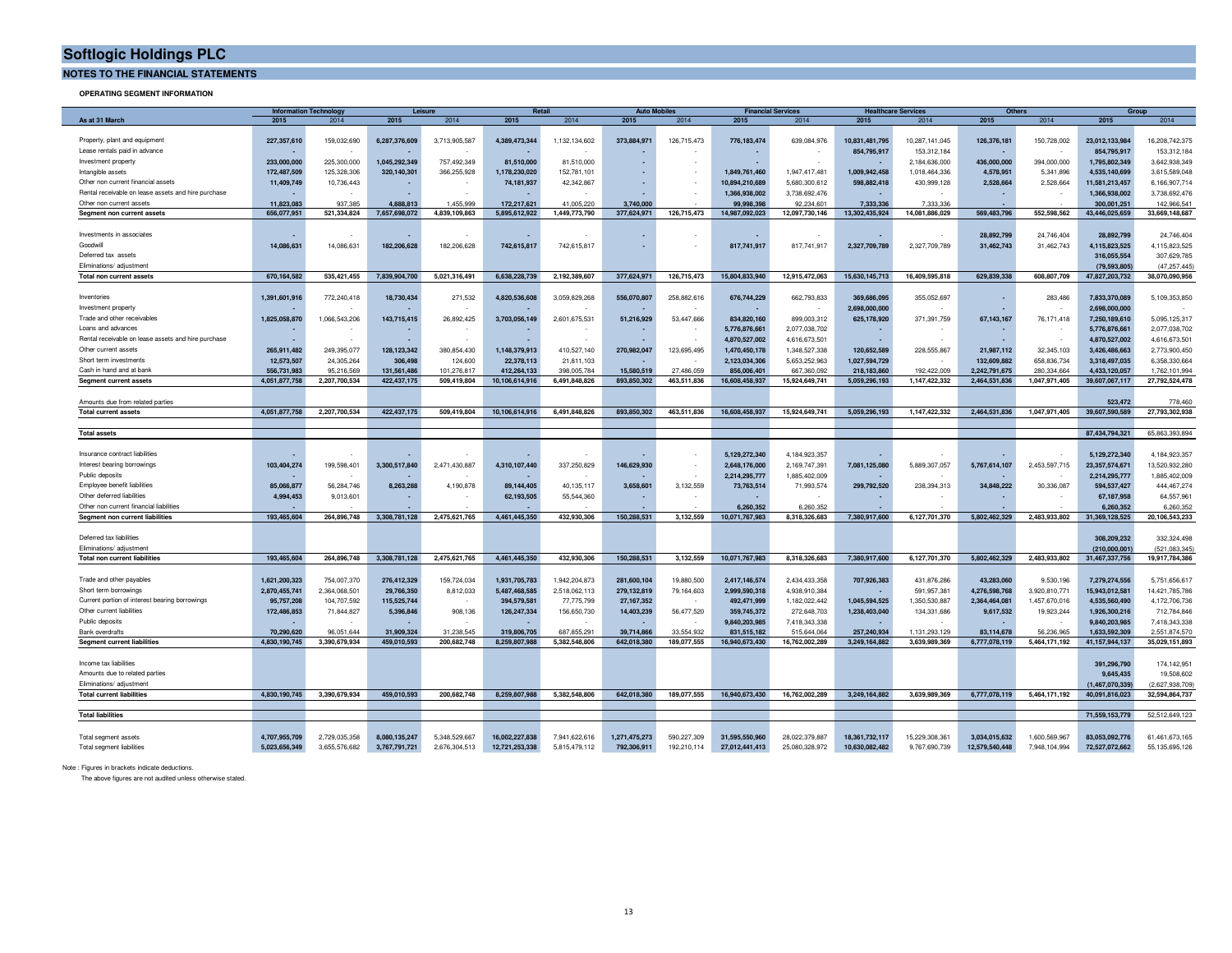### **NOTES TO THE FINANCIAL STATEMENTS**

### **1. CORPORATE INFORMATION**

Softlogic Holdings PLC, is a public limited company incorporated and domiciled in Sri Lanka and listed on the Colombo Stock Exchange.

The interim financial statements of the Group and the Company for the 12 months ended 31 March 2015 were authorised for issue by the Board of directors on 29 May 2015.

### **2. BASIS OF PREPARATION**

The interim condensed financial statements have been prepared in compliance with Sri Lanka Accounting Standard LKAS 34 - Interim Financial Reporting. These interim condensed financial statements should be read in conjunction with the annual financial statements for the year ended 31 March 2014.

The presentation and classification of the financial statements of the previous period have been amended, where relevant, for better presentation and to be comparable with those of the current period.

The interim financial statements are presented in Sri Lankan Rupees.

#### **Changes in accounting policies**

#### **SLFRS 13 Fair Value Measurement**

SLFRS 13 establishes a single source of guidance under SLFRS for all fair value measurements. SLFRS 13 does not change when an entity is required to use fair value, but rather provides guidance on how to measure fair value under SLFRS when fair value is required or permitted. The application of SLFRS 13 has not materially impacted the fair value measurements carried out by the Group.

### **3. CHANGE IN LIFE INSURANCE CONTRACT LIABILITIES**

The results of Asian Alliance Insurance PLC's life business segment is consolidated line by line into the Group's consolidated income statement. The change in life insurance contract liabilities represents the difference between all income and expenditure attributable to life policy holders during the period.

### **4. Put Option Liability**

Put Option Valuation will be carried out for the current financial year by using binormial method and any under or over provision for the current liability will be adjusted accordingly.

### **5. SHARE INFORMATION**

### **5.1 Public Share Holdings**

The percentage of shares held by the public as at 31 March 2015 was 28.50% (number of public shareholders - 14,161)

### **5.2 Directors' Share Holdings**

The number of shares held by the Board of directors are as follows:

| As at                                       | 31-03-2015  |
|---------------------------------------------|-------------|
| A K Pathirage - Chairman/ Managing Director | 362,933,569 |
| G W D H U Gunawardena                       | 57,527,300  |
| R J Perera                                  | 60,836,700  |
| H K Kaimal                                  | 64,870,800  |
| M P R Rasool                                | Nil         |
| Dr S Selliah                                | 2,000,000   |
| W M P L De Alwis, PC                        | Nil         |
| G L H Premaratne                            | <b>Nil</b>  |
| R A Ebell                                   | <b>Nil</b>  |
|                                             | 548,168,369 |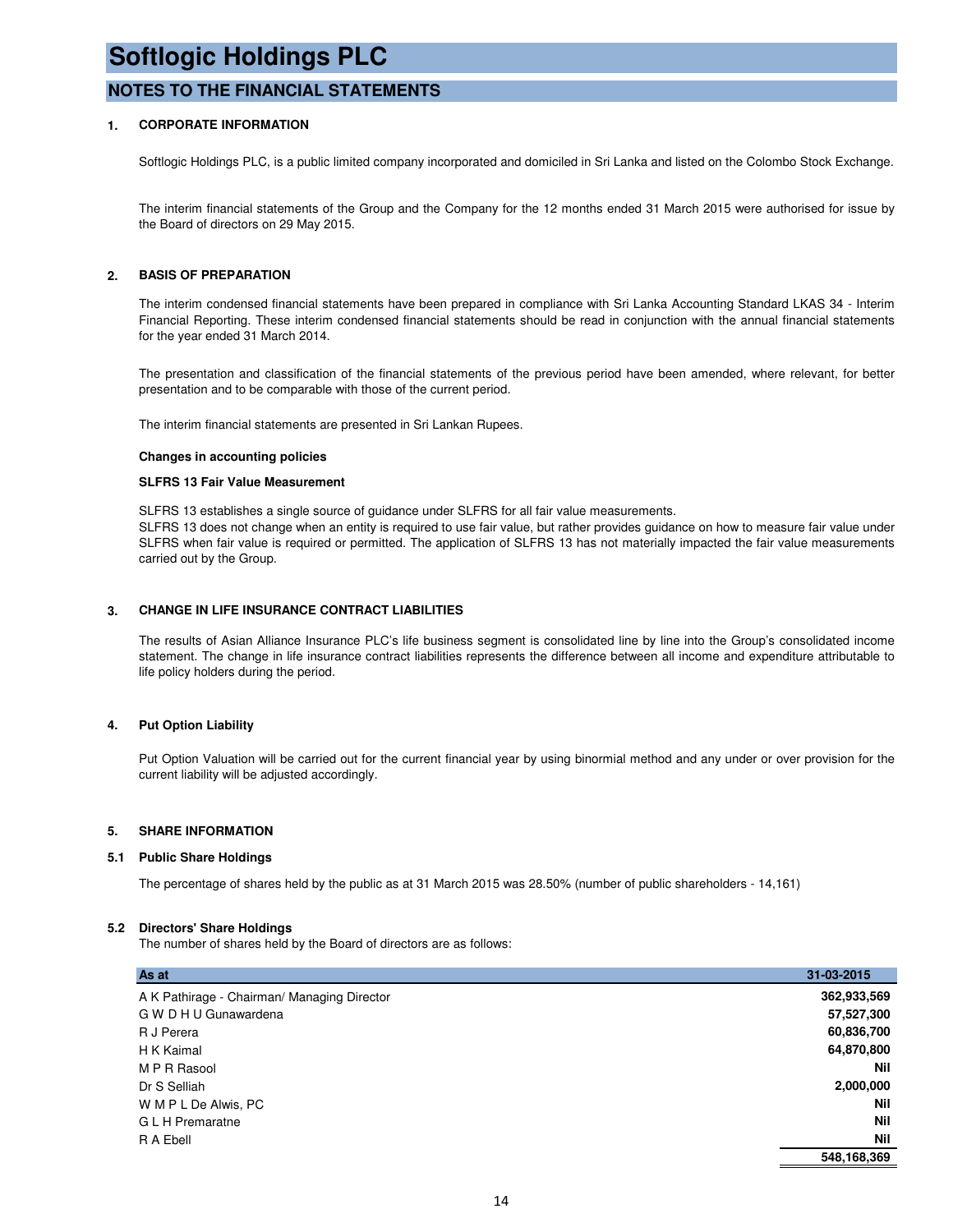### **NOTES TO THE FINANCIAL STATEMENTS**

### **5.3 Twenty Largest Shareholders of the Company are as follows:**

|    | As at                                             | <b>Number of</b><br>shares<br>31-03-2015 | %     |
|----|---------------------------------------------------|------------------------------------------|-------|
| 1  | Mr. A K Pthirage                                  | 323,983,569                              | 41.59 |
| 2  | Mr. H K Kaimal                                    | 64,870,800                               | 8.33  |
| 3  | Mr. R J Perera                                    | 60,836,700                               | 7.81  |
| 4  | Mr. G W D H U Gunawardena                         | 57,527,300                               | 7.38  |
| 5  | Pemberton Asian Opportunities Fund                | 46,000,000                               | 5.91  |
| 6  | Commercial Bank of Ceylon PLC/ A K Pathirage      | 38,950,000                               | 5.00  |
| 7  | HSBC INTL NOM LTD - UBS AG ZURICH                 | 9,427,494                                | 1.21  |
| 8  | <b>Employees Provident Fund</b>                   | 7,230,500                                | 0.93  |
| 9  | Bank of Ceylon A/C Ceybank Unit Trust             | 5,632,425                                | 0.72  |
| 10 | Asian Alliance Insurance PLC - A/C 02 (Life Fund) | 4,591,702                                | 0.59  |
| 11 | Mrs. A Selliah                                    | 4,236,000                                | 0.54  |
| 12 | Arunodhaya Investments (Private) Limited          | 3,950,000                                | 0.51  |
| 13 | Arunodhaya Industries (Private) Limited           | 3,950,000                                | 0.51  |
| 14 | Arunodhaya (Private) Limited                      | 3,950,000                                | 0.51  |
| 15 | Seylan Bank PLC/ W D N H Perera                   | 3,933,327                                | 0.50  |
| 16 | Miss. S Subramaniam                               | 3,800,000                                | 0.49  |
| 17 | Mr. V Kailasapillai                               | 3,800,000                                | 0.49  |
| 18 | Mrs. A Kailasapillai                              | 3,800,000                                | 0.49  |
| 19 | Sampath Bank PLC - A/C 1                          | 3,594,000                                | 0.46  |
| 20 | Mr. K Aravinthan                                  | 3,500,000                                | 0.45  |

### **6. STATED CAPITAL MOVEMENTS**

### **6.1 No of shares**

|                     | No of shares |
|---------------------|--------------|
| As at 01 April 2014 | 779,000,000  |
| As at 31 March 2015 | 779,000,000  |

### **6.2 Value of shares**

|                     | ns            |
|---------------------|---------------|
| As at 01 April 2014 | 5.089.000.000 |
| As at 31 March 2015 | 5,089,000,000 |

### **7. INVESTOR INFORMATION**

| 7.1 | <b>Market Value of Shares</b>                                                   | 31-03-2015  |
|-----|---------------------------------------------------------------------------------|-------------|
|     | The market value of an ordinary share of Softlogic Holdings PLC was as follows. |             |
|     | Closing price on (Rs.)                                                          | 13.20       |
|     | Highest price recorded for the three months ending (Rs.)                        | 17.30       |
|     | Lowest price recorded for the three months ending (Rs.)                         | 13.00       |
|     | Market Capitalisation (Rs. mn)                                                  | 10,282.80   |
| 7.2 | <b>Ratios</b>                                                                   |             |
|     | Net assets per share at the period end (Rs.)                                    | 9.87        |
| 7.3 | Share Trading information from 01 January 2015 to 31 March 2015                 |             |
|     | Number of shares traded                                                         | 18,473,786  |
|     | Value of shares traded (Rs.)                                                    | 276,359,376 |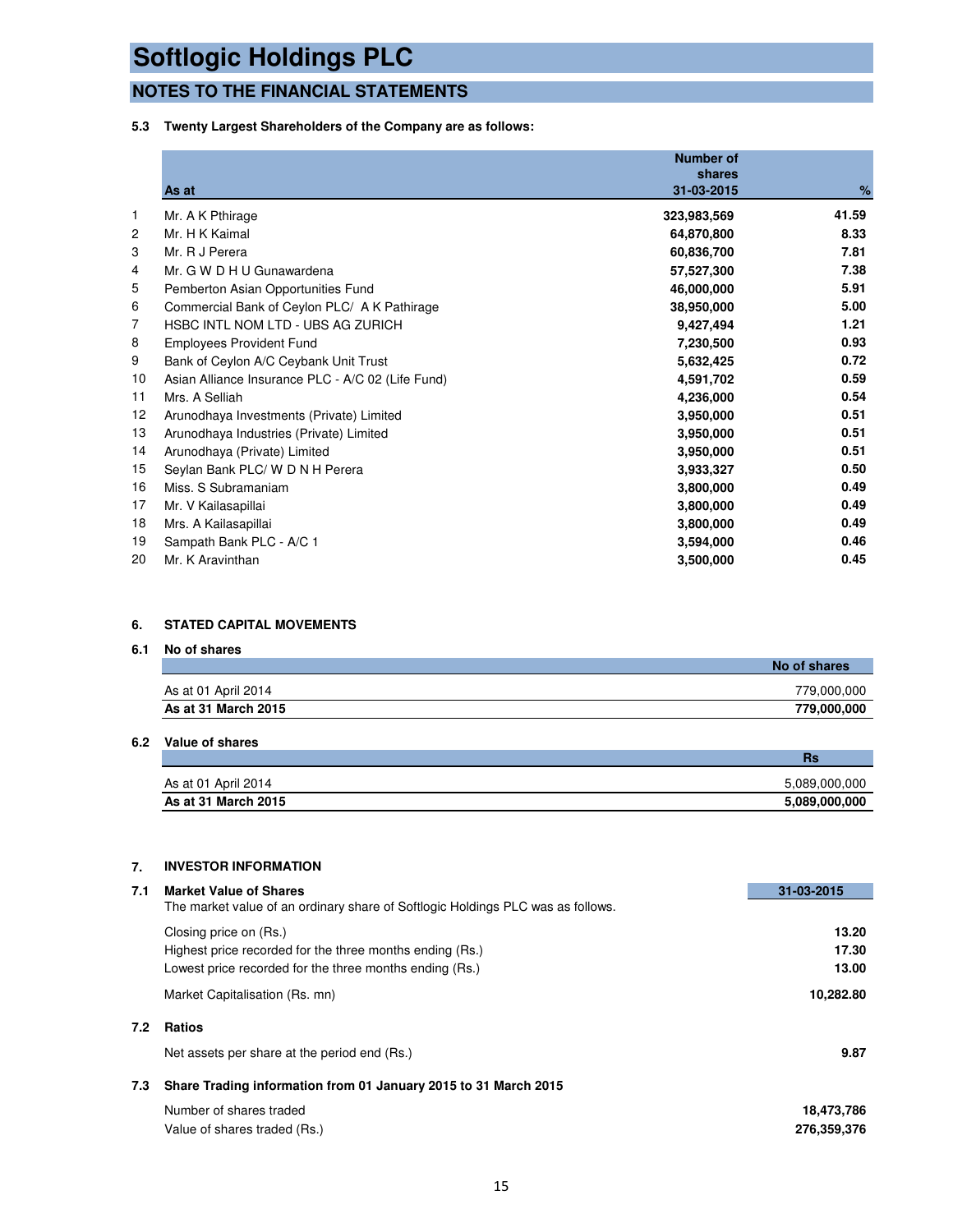### **NOTES TO THE FINANCIAL STATEMENTS**

### **8. LISTED DEBENTURES**

#### **8.1** Details regarding the listed debentures are as follows;

10,000,000 rated unsecured redeemable debentures at the face value of Rs. 100.00 each with an annual effective interest rate of 16.70% were issued on 09 September 2013 which will be matured on 09 September 2016.

Interest rate of comparable Government Securities as at 31 March, 2015 - 8.26% (net of tax)

|     | 8.2 Ratios                                                          | 31-03-2015 |
|-----|---------------------------------------------------------------------|------------|
|     | Debt/ equity ratio                                                  | 2.80       |
|     | Quick asset ratio                                                   | 0.80       |
|     | Interest cover                                                      | 3.60       |
|     |                                                                     |            |
| 8.3 | Debenture Trading information from 01 January 2015 to 31 March 2015 | 31-03-2015 |
|     | Closing price on                                                    | 108.05     |
|     | Highest price recorded for the three months ending                  | 109.00     |
|     | Lowest price recorded for the three months ending                   | 108.05     |
|     | Interest Yield                                                      | 14.60%     |
|     | Year to maturity of trade                                           | 9.70%      |
|     |                                                                     |            |

Debentures were traded twice during the period from 01 January 2015 to 31 March 2015.

### **9. CONTINGENCIES**

### **CONTINGENT LIABILITIES**

There were no significant contingent liabilities as at the date of the statement of financial position other than those disclosed below, which require adjustments to or disclosures in the financial statements.

### **9.1 Asiri Hospital Holdings PLC, Asiri Surgical Hospital PLC and Asiri Hospital Matara (Pvt) Ltd**

Pending litigations against Asiri Hospital Holdings PLC, Asiri Surgical Hospital PLC and Asiri Hospital Matara (Pvt) Ltd with a maximum liability of Rs. 43 mn, Rs. 50 mn and Rs. 51 mn respectively exist as at 31 March 2014 (2014 - Asiri Hospital Holdings PLC : Rs. 43 mn, Asiri Surgical Hospital PLC : Rs. Nil and Asiri Hospital Matara (Pvt) Ltd - Rs. 51 mn).

Although there can be no assurance, the directors believe, based on the information currently available, that the ultimate resolution of such legal procedures would not likely to have a material adverse effect on the company or on the group. Accordingly, no provision for any liability has been made in these financial statements.

### **9.2 Asian Alliance Insurance PLC**

VAT Assessments were received by Asian Alliance Insurance PLC in October 2011 and April 2013 in relation to taxable periods ended 31 December 2009 and 31 December 2010 amounting to Rs. 4.50 mn and Rs. 26.90 mn respectively.

The Company has filed an appeal in November 2011 on the basis that the underlying computation includes items which are exempt /out of scope of the Value Added Tax Act. The Commissioner General of Inland Revenue has determined the assessment and the Company is in the process of appealing to the Tax Appeals Commission and awaiting the final decision.

Based on the information available and the advice of the tax consultants, the Directors are confident that the ultimate resolution of the above contingency is unlikely to have a material adverse effect on the company or on the group.

### **9.3 Odel PLC**

Odel PLC received an income tax assessment from the Department of Inland Revenue for an additional income tax liability of Rs. 16.02 mn (including penalty) for the year of assessment 2009/10. The Company has lodged an appeal against the said assessment and the Department of Inland Revenue has issued their determination on 14 January 2015, confirming the assessment. Management and the tax consultants are in the process of submitting an appeal to the Tax Appeal Commission on that determination.

Based on the information available and the advice of the tax consultants, the Directors are confident that the ultimate resolution of the above contingency is unlikely to have a material adverse effect on the company or on the group.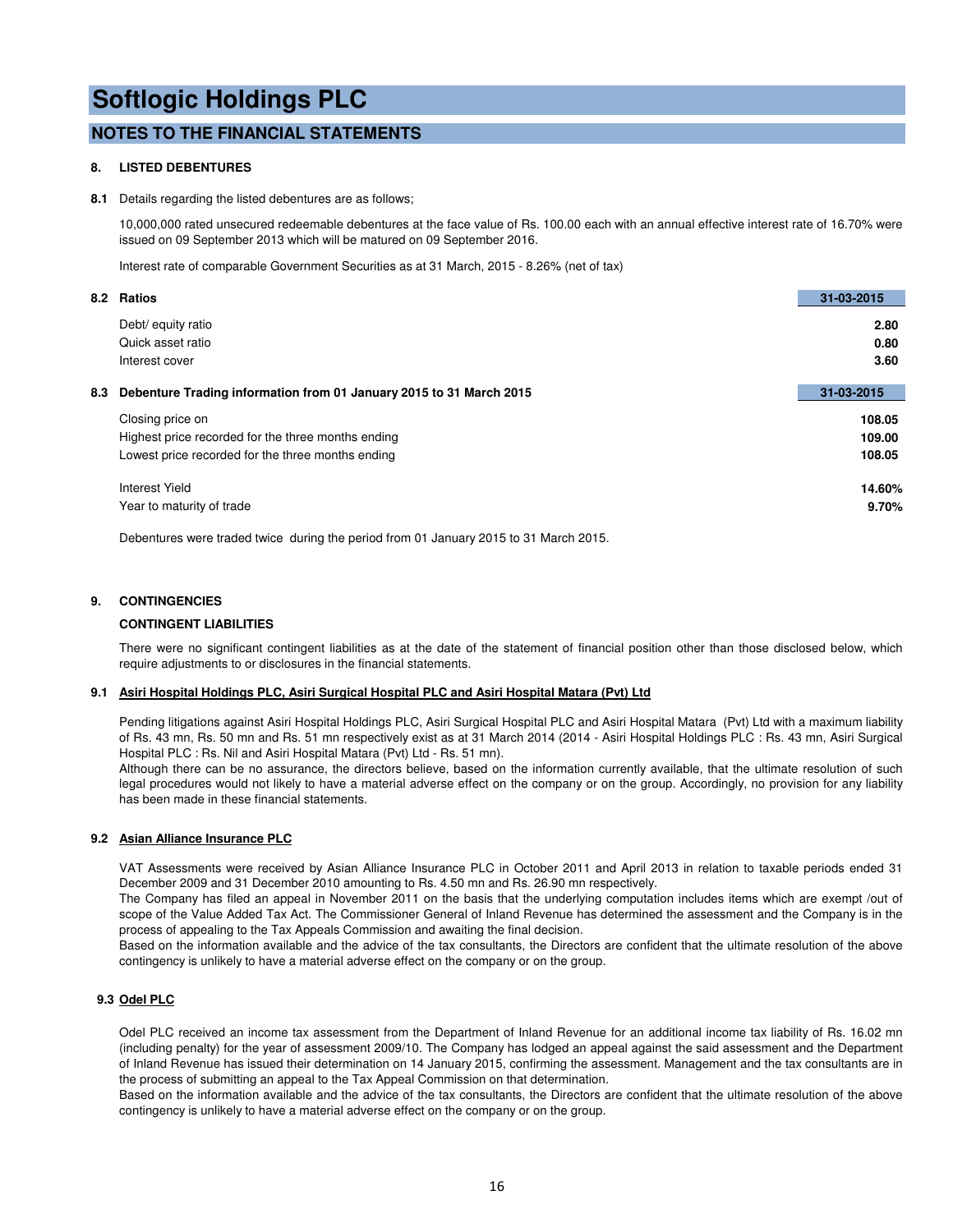### **NOTES TO THE FINANCIAL STATEMENTS**

### **9. CONTINGENCIES (cont…….)**

### **9.4 Odel Information Technology Services (Pvt) Ltd**

Odel Information Technology Services (Pvt) Ltd, a fully owned subsidiary of Odel PLC received an income tax assessment from the Department of Inland Revenue for an additional income tax liability of Rs. 33.3 mn (including penalty) for the years of assessments 2007/08, 2008/09, 2009/10, 2010/11 and for 2011/12. The company has lodged an appeal against the said assessments and awaiting the final decision. Based on the information available and the advice of the tax consultants, the Directors are confident that the ultimate resolution of the above contingency is unlikely to have a material adverse effect on the company or on the group.

### **9.5 Odel Properties (Pvt) Ltd**

Odel Properties (Pvt) Ltd, a fully owned subsidiary of Odel PLC received an income tax assessment from the Department of Inland Revenue for an additional income tax liability of Rs. 10.5 mn (including penalty) for the years of assessments 2011/12 and 2012/13. The company has lodged an appeal against the said assessments and awaiting the final decision.

Based on the information available and the advice of the tax consultants, the Directors are confident that the ultimate resolution of the above contingency is unlikely to have a material adverse effect on the company or on the group.

### **10. CAPITAL COMMITMENTS**

As at 31 March 2015, the group had capital commitments contracted but not provided in the financial statements amounting to Rs. 3,115 mn (31 March 2014 - 3,361 mn).

### **11. EVENTS AFTER THE REPORTING PERIOD**

There were no significant events subsequent to the date of the statement of financial position, which require disclosure in the financial statements other than the followings.

### **11.1 Sub-division of ordinary shares – Asian Alliance Insurance PLC**

The directors of Asian Alliance Insurance PLC, a subsidiary of Softlogic Holdings PLC resolved subject to the approval at a general meeting and any other regulatory approvals (if any) to sub-divide its ordinary shares in the ratio of One (01) existing ordinary share in to Ten (10) subdivided ordinary shares.

So that the existing Thirty Seven Million Five Hundred Thousand (37,500,000) shares will be sub-divided in to Three Hundred and Seventy Five Million (375,000,000) new shares, there being no change to the Stated Capital of the Company.

### **11.2 Dividend Announcement – Softlogic Finance PLC**

The directors of Softlogic Finance PLC, a subsidiary of Softlogic Holdings PLC declared an interim dividend of Rs. 1.50 per share for the financial year ended 31 March 2015.

As required by section 56 (2) of the companies Act No. 07 of 2007, the board of directors has confirmed that the company satisfies the solvency test in accordance with section 57 of the companies Act No.07 of 2007, and has obtained a certificate of solvency from the auditors to this effect.

### **11.3 Dividend Announcement – Softlogic Holdings PLC**

The directors of Softlogic Holdings PLC declared a final dividend of Rs. 0.25 per share for the financial year ended 31 March 2015. As required by section 56 (2) of the companies Act No. 07 of 2007, the board of directors has confirmed that the company satisfies the solvency test in accordance with section 57 of the companies Act No. 07 of 2007, and has obtained a certificate of solvency from the auditors to this effect.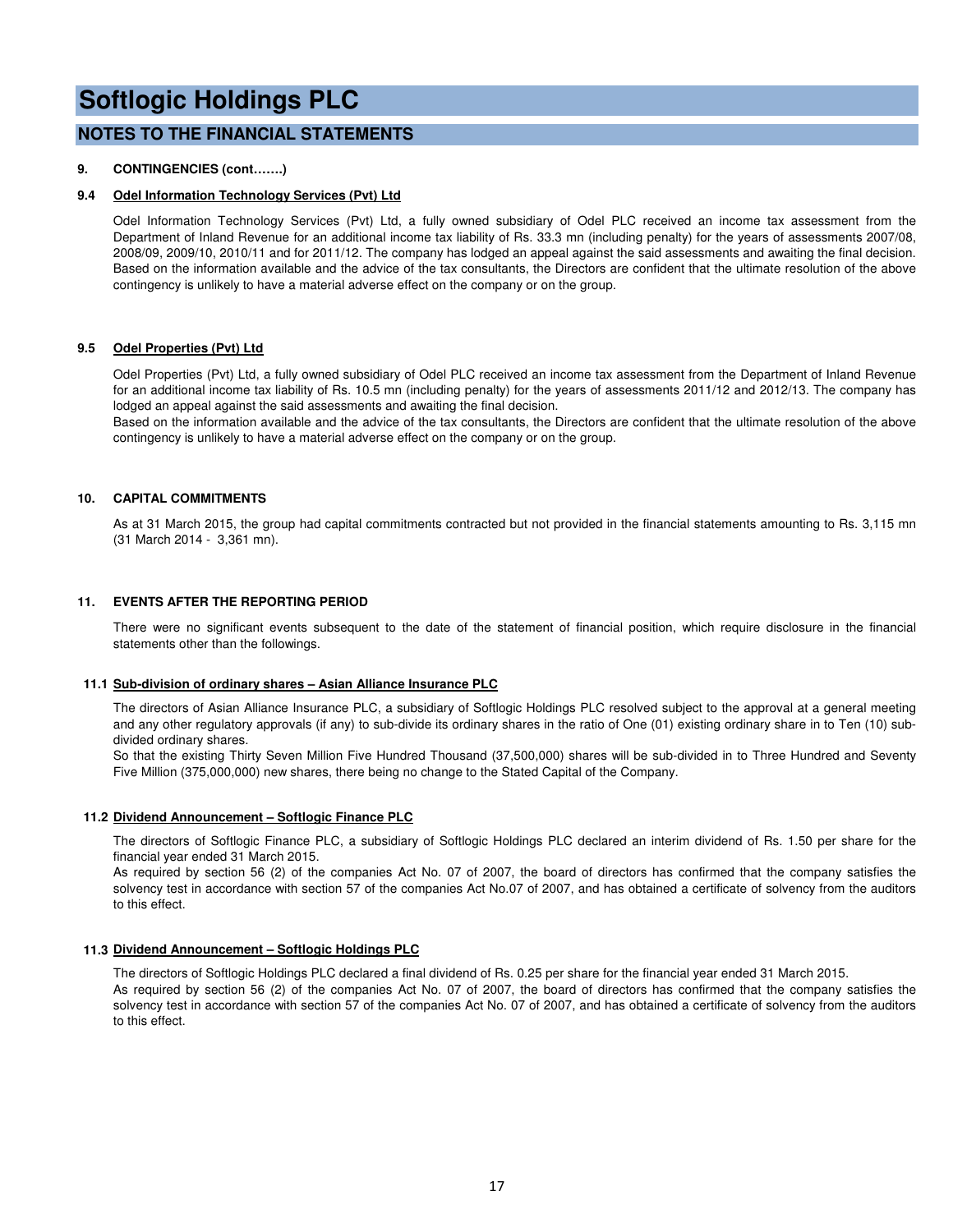### **NOTES TO THE FINANCIAL STATEMENTS**

### **11. RELATED PARTY TRANSACTIONS**

### **11.1 Transactions with related parties**

|                                                  |                                                | Group                                        | Company                                        |                                              |  |  |
|--------------------------------------------------|------------------------------------------------|----------------------------------------------|------------------------------------------------|----------------------------------------------|--|--|
| In Rs.                                           | <b>Unaudited</b><br>12 months to<br>31-03-2015 | <b>Audited</b><br>12 months to<br>31-03-2014 | <b>Unaudited</b><br>12 months to<br>31-03-2015 | <b>Audited</b><br>12 months to<br>31-03-2014 |  |  |
| <b>Subsidiaries</b>                              |                                                |                                              |                                                |                                              |  |  |
| (Purchases) / sales of goods                     | $\blacksquare$                                 | L.                                           | (22, 681, 273)                                 | (16, 203, 937)                               |  |  |
| (Receiving) / rendering of services              | $\blacksquare$                                 | L.                                           | 368,449,774                                    | 330,606,590                                  |  |  |
| (Purchases) / sale of property plant & equipment |                                                | ٠                                            | (3,512,615)                                    | (12,668,394)                                 |  |  |
| Loans given / (obtained)                         |                                                |                                              | 639,796,602                                    | 862,622,047                                  |  |  |
| Interest received / (paid)                       | ٠                                              | ÷                                            | 83,668,033                                     | 301,540,484                                  |  |  |
| Rent received / (paid)                           | ä,                                             | L,                                           | 22,477,477                                     | 17,230,000                                   |  |  |
| Dividend received                                | $\blacksquare$                                 | ÷                                            | 960,371,765                                    | 379,542,198                                  |  |  |
| Guarantee charges received                       | $\blacksquare$                                 |                                              | 77,702,041                                     | 1,440,000                                    |  |  |
| Guarantees given / (obtained)                    | $\blacksquare$                                 | ÷,                                           | 12,135,500,000                                 | 8,274,478,000                                |  |  |
|                                                  |                                                |                                              |                                                |                                              |  |  |
| <b>Associates</b>                                |                                                |                                              |                                                |                                              |  |  |
| (Purchases) / sale of property plant & equipment | 2,828,245                                      | 26,466,211                                   |                                                |                                              |  |  |
| (Receiving) / rendering of services              | (203, 744, 245)                                | (186, 055, 138)                              | 12,251,592                                     | 11,568,000                                   |  |  |
| Dividend received                                | ä,                                             |                                              | 900,000                                        | 24,300,000                                   |  |  |
|                                                  |                                                |                                              |                                                |                                              |  |  |
| Key management personnel                         |                                                |                                              |                                                |                                              |  |  |
| (Receiving) / rendering of services              |                                                |                                              | $\blacksquare$                                 |                                              |  |  |
|                                                  |                                                |                                              |                                                |                                              |  |  |
| Close family members of KMP                      |                                                |                                              |                                                |                                              |  |  |
| (Receiving) / rendering of services              |                                                |                                              |                                                |                                              |  |  |
|                                                  |                                                |                                              |                                                |                                              |  |  |
| Post employment benefit plan                     |                                                |                                              |                                                |                                              |  |  |
| Contributions to the provident fund              | 19,210,410                                     | 16,466,543                                   | 1,710,000                                      | 5,130,350                                    |  |  |

### **11.2 Terms and conditions of transactions with related parties**

Transactions with related parties are carried out in the ordinary course of the business. Outstanding current account balances at year end are unsecured, interest free and settlement occurs in cash. Interest bearing borrowings are at pre-determined interest rates and terms.